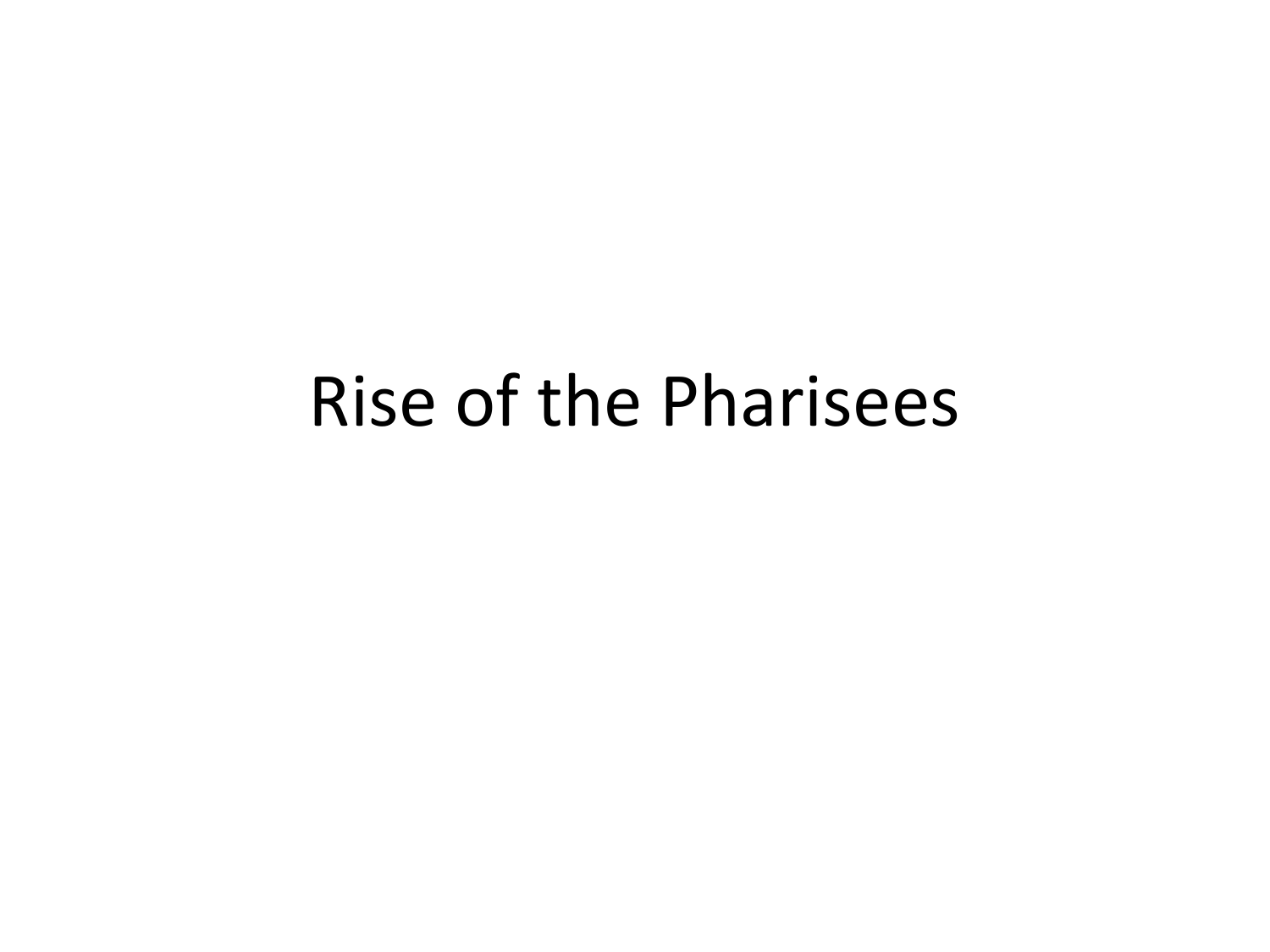### Israel is not Judah Judah is not Israel

- Judea was comprised primarily of the tribes of Judah and Benjamin, and included the Levites (2 Chron. 11:12-14). Yet they are collectively referred to throughout Scripture as the "Jews" (2 Kgs 18:26, 28; Ezra 4:12; Jer. 40:11-12).
- Jews represent but a small segment of the original 12 tribes of the nation of Israel. Assyria disseminated 10 tribes and imported foreigners to mix with Israel (Samaritans).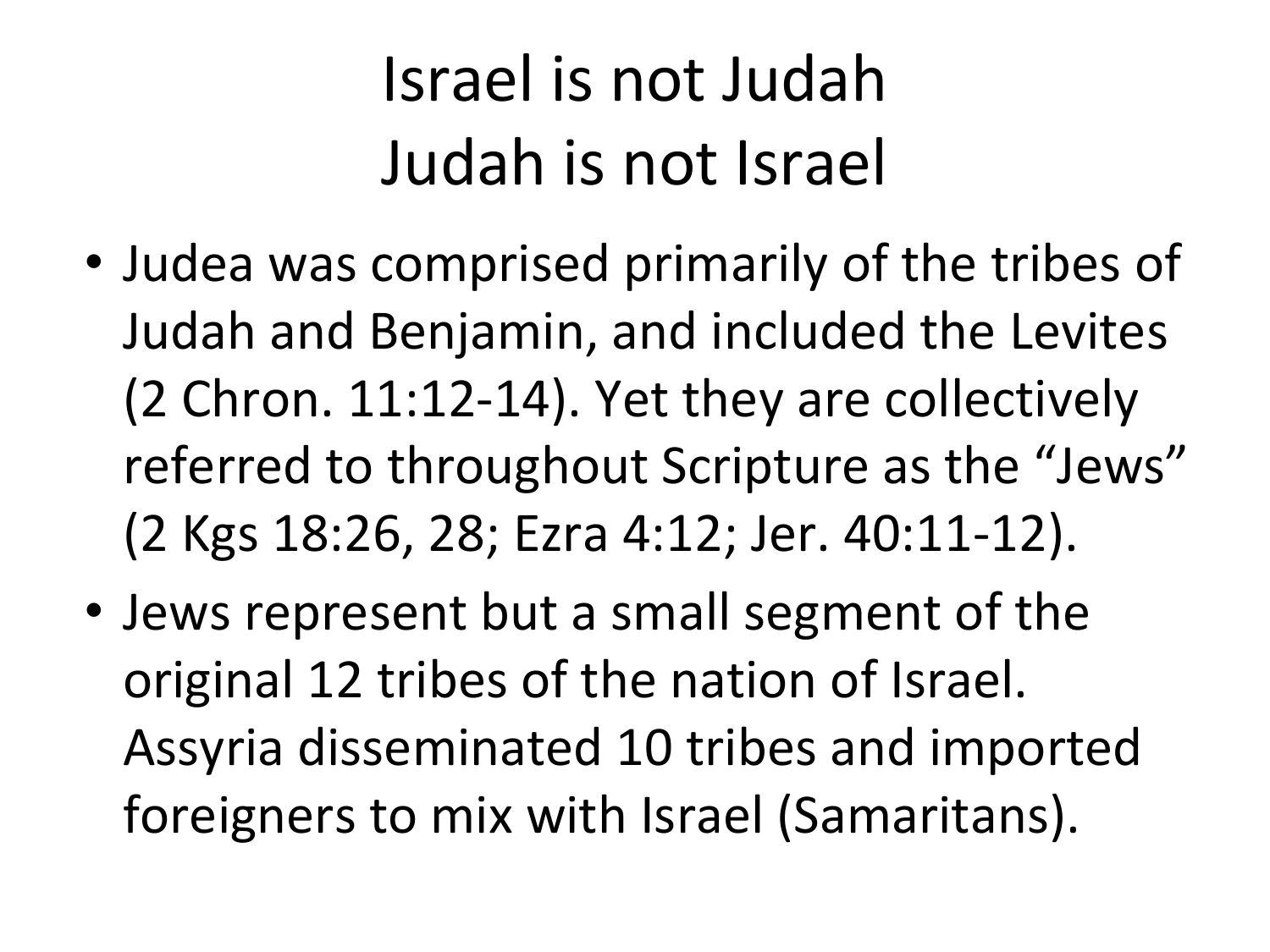#### Israel Deported, Foreigners Imported

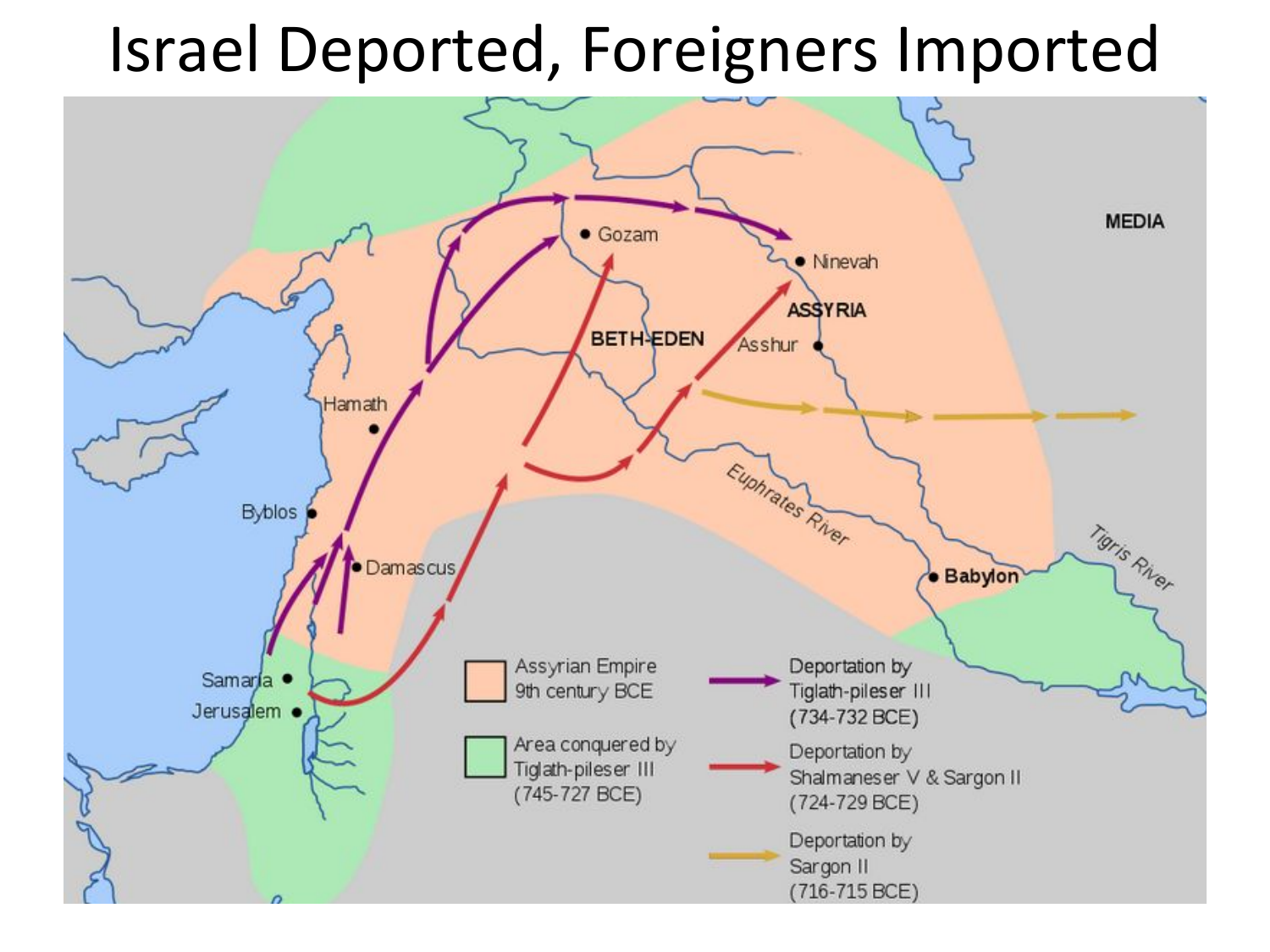# Impact of Babylonian Captivity

- Jews 586 (or about 150 years after Israel)
- Babylonian captivity –not Assyrian, not Israel
- Captivity, deportation, destruction of the Temple
- They could not make trips to Jerusalem and regular sacrifices at the Temple.
- They substituted the synagogue for the Temple, prayers for the Levitical rituals in the Law of Moses and the rise of scribes for the priests.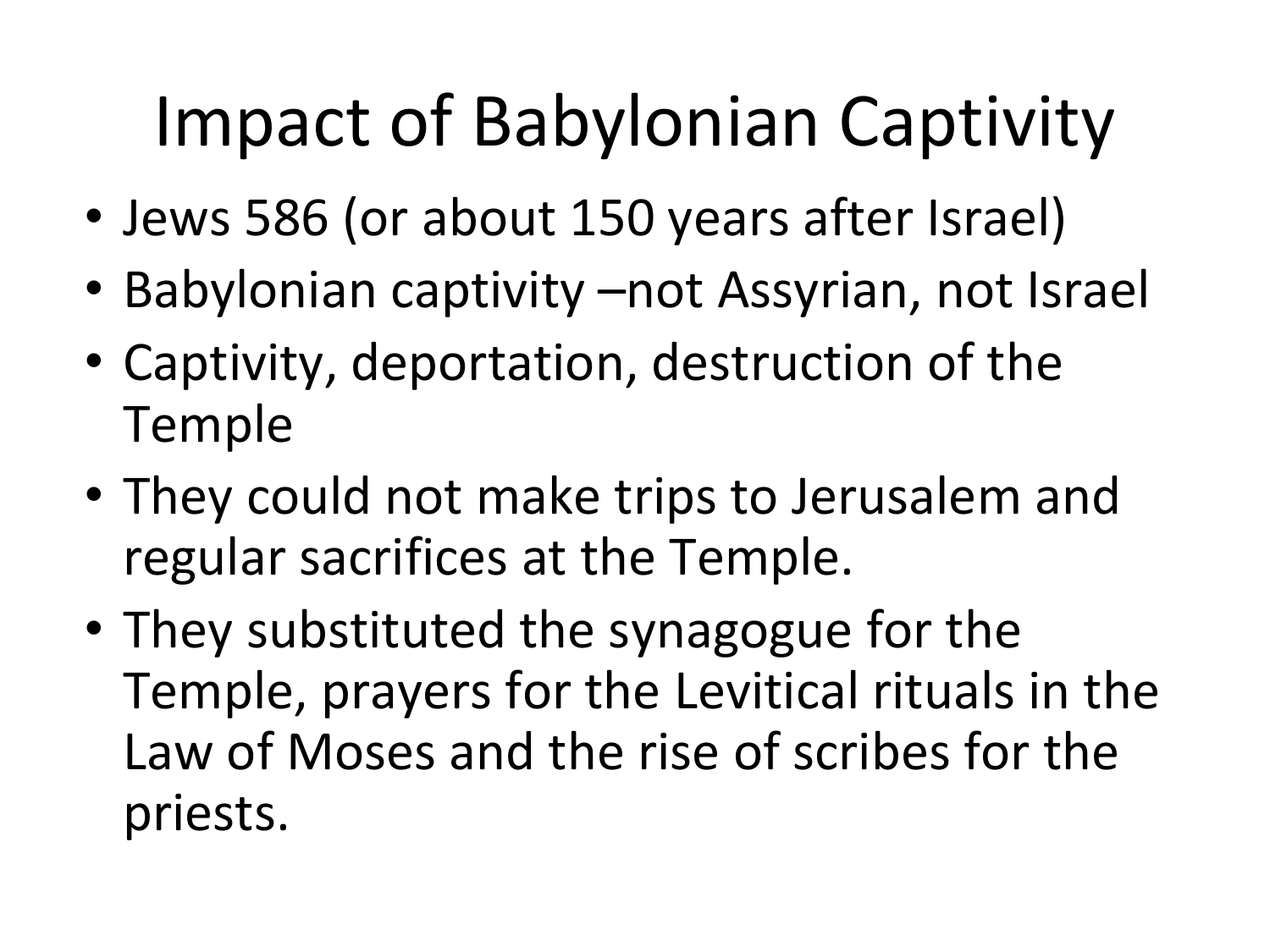## New Leaders in Exile

- The destruction of the Temple diluted the authority of the Aaronic priesthood to the point that a new elite class arose and over time took their place, the rabbis. The term *rabbi* was not generally used until much later.
- Another type of leader arose during this period—*the scribe.* The scribe was a man whose chief interest lay in the preservation of the sacred literature.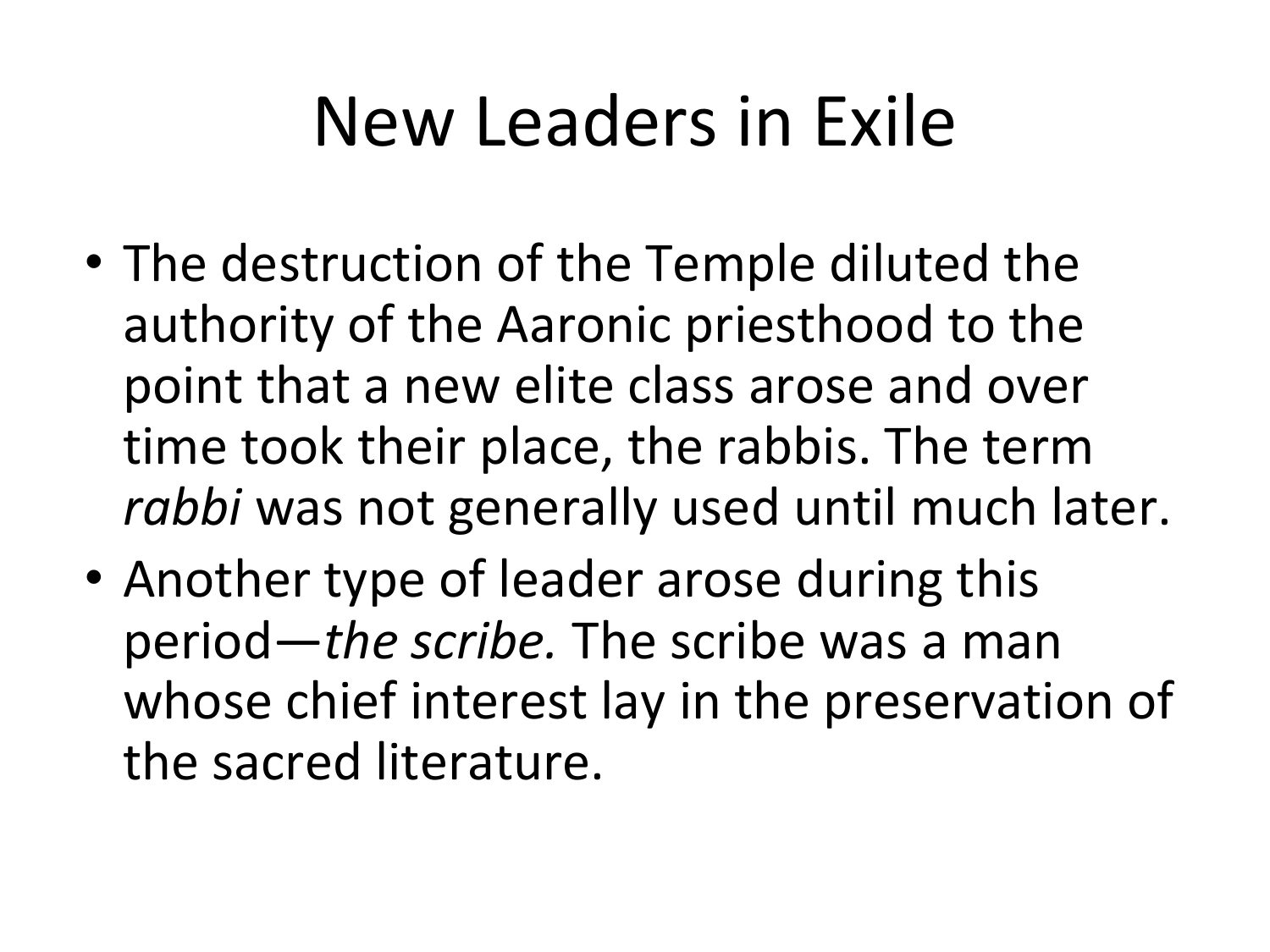#### Scribes New Role

- Early scribes served kings as *secretaries,* such as Shaphan under Josiah (2 Kgs 22:3); other scribes took dictation, such as Baruch, who recorded what Jeremiah spoke (Jer. 36:32). They appear to be educated—able to read and write well.
- Now they became an important caste, setting down in writing copies of precious scrolls brought from the Temple.
- What 2 roles would be natural outcomes of this role?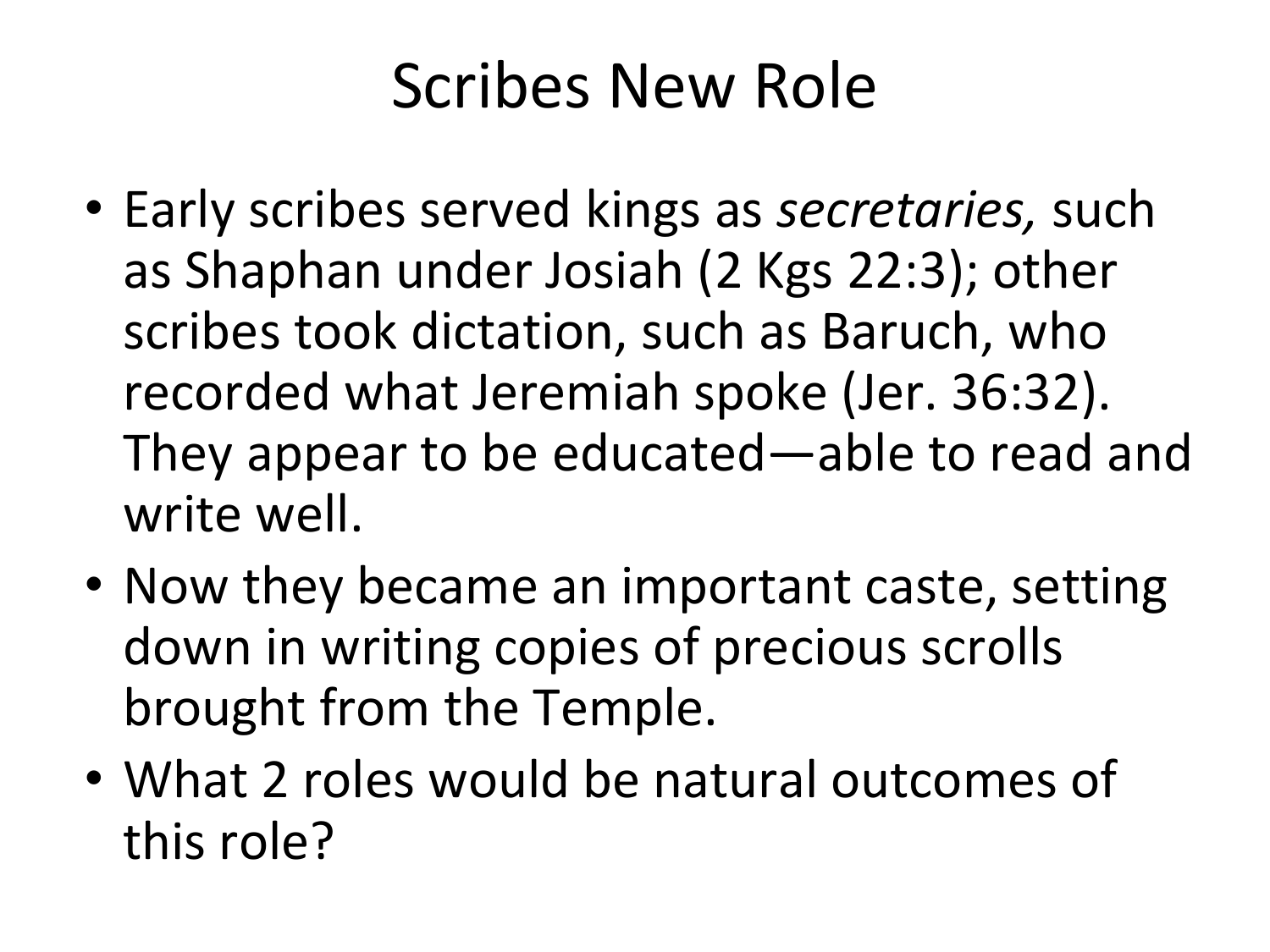## No Temple, Now What?

- The Scribes helped the Jews to know the Law (without prophets or the Temple) and created new institutions for this purpose of education
- The synagogue, that is, congregational worship, without a priest or ritual, came into existence as a place of teaching.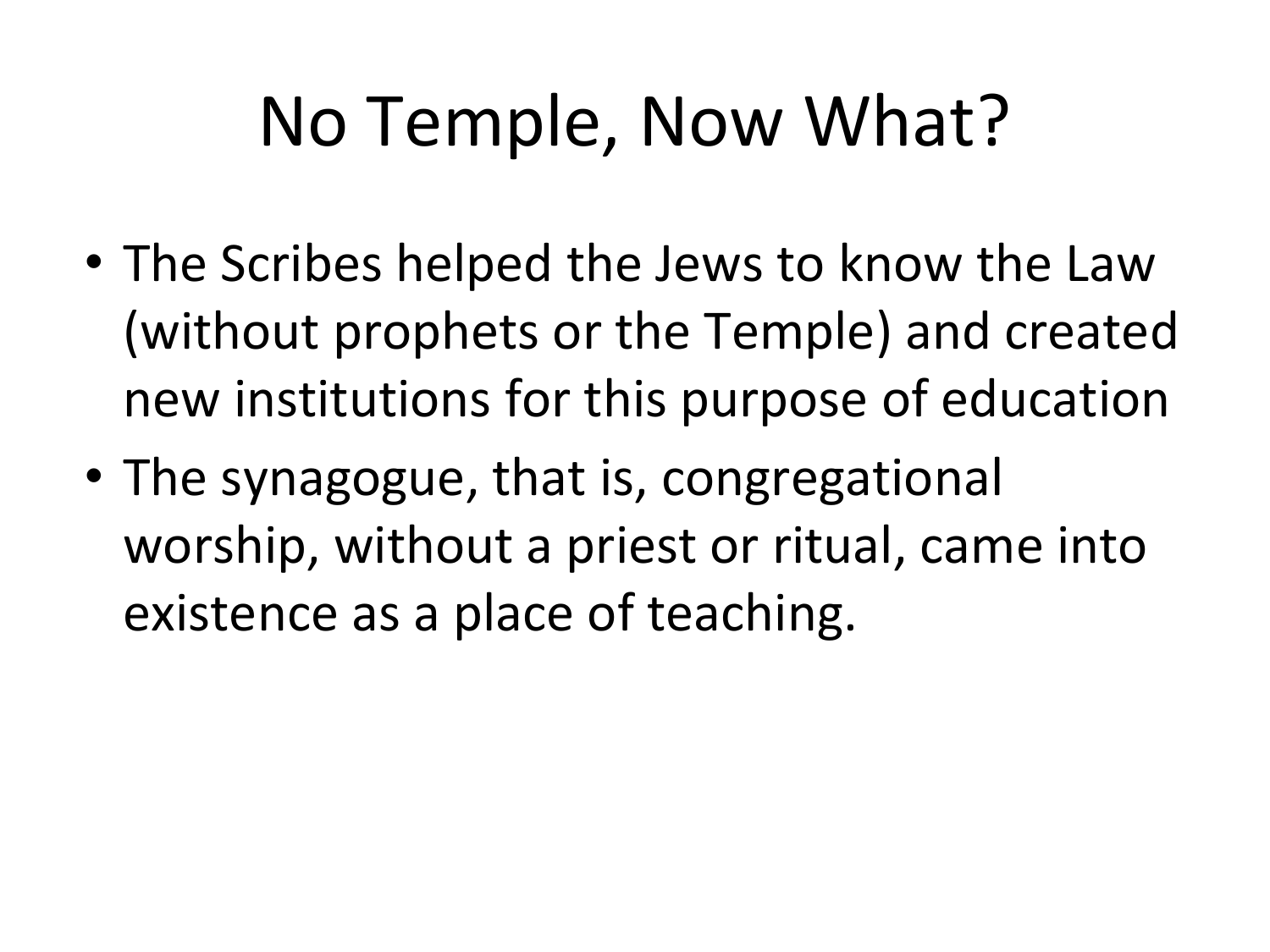### Remember Jesus in Luke 4

• 16 So He came to Nazareth, where He had been brought up. And as His custom was, He went into the synagogue on the Sabbath day, and stood up to read.  $17$  And He was handed the book of the prophet Isaiah. And when He had opened the book, He found the place where it was written: (Isa 49:8-9)  $20$  Then He closed the book, and gave *it* back to the attendant and sat down. And the eyes of all who were in the synagogue were fixed on Him.  $21$  And He began to say to them, "Today" this Scripture is fulfilled in your hearing."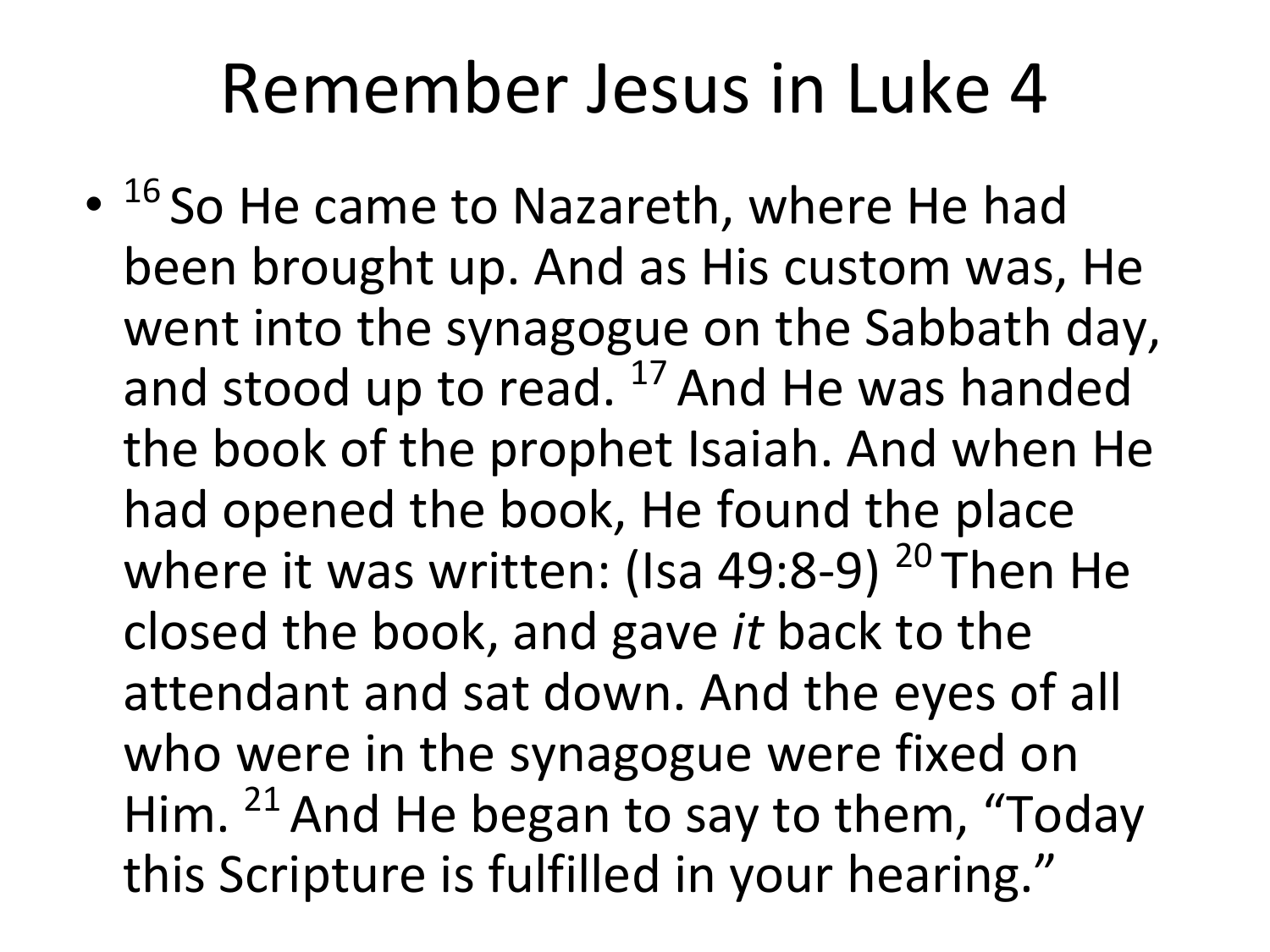### Language

- The Babylonian Empire passed into history in 539 BC, and the Medo-Persian Empire took its place.
- While in captivity, the average Jew could no longer speak Hebrew. Aramaic had replaced Hebrew as the language of culture and commerce in the Persian Empire.
- The custom arose of reading the Hebrew bible in the synagogue service, after which an explanation would be given in Aramaic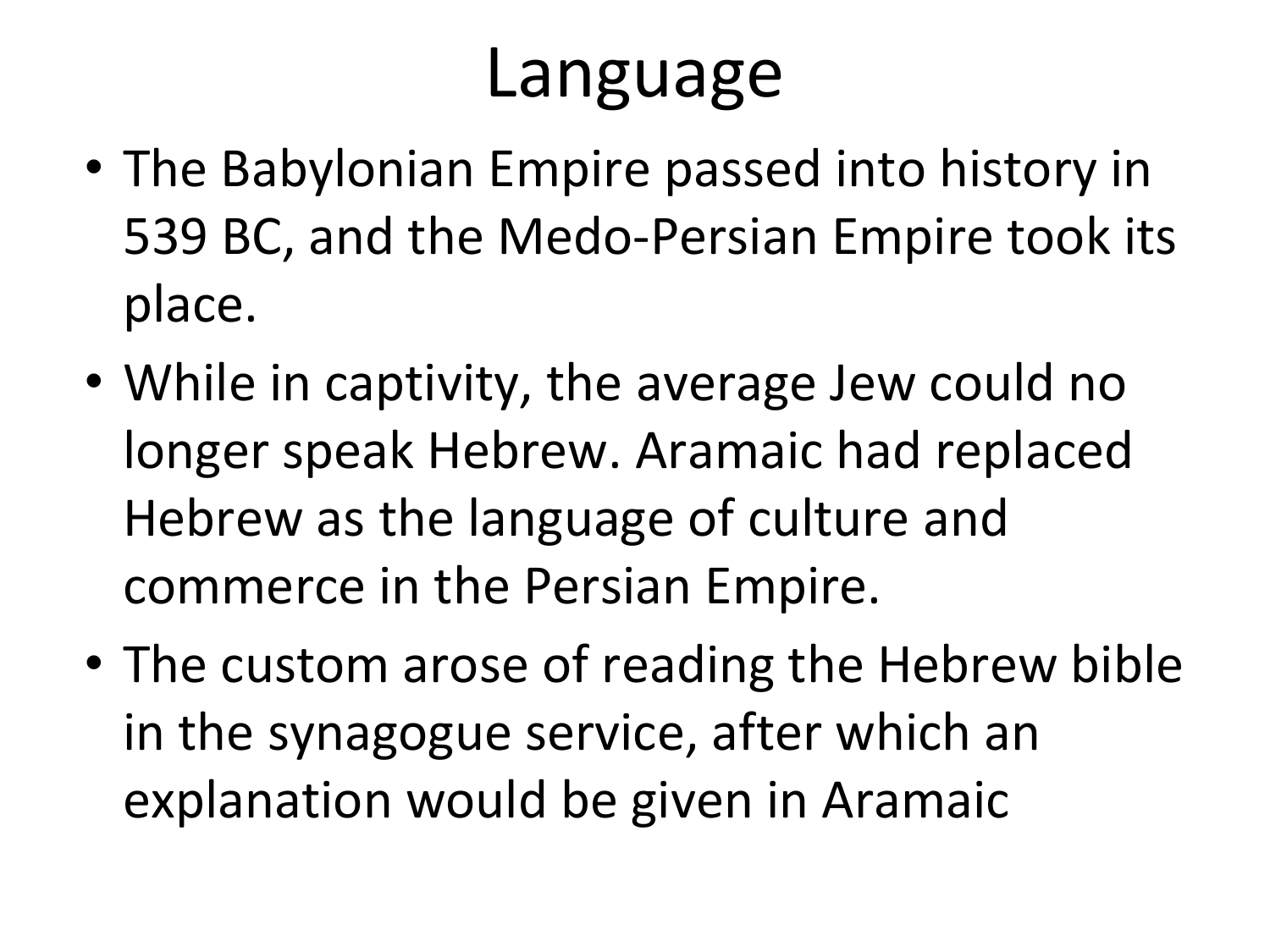### Define the Problem Find the Solution

- 2 Kgs 17.<sup>13</sup> Yet the Lorp testified against Israel and against Judah, by all of His prophets, every seer, saying, "Turn from your evil ways, and keep My commandments *and* My statutes, according to all the law which I commanded your fathers, and which I sent to you by My servants the prophets." <sup>14</sup> Nevertheless they would not hear, but stiffened their necks, like the necks of their fathers, who did not believe in the LORD their God.
- So what is the solution?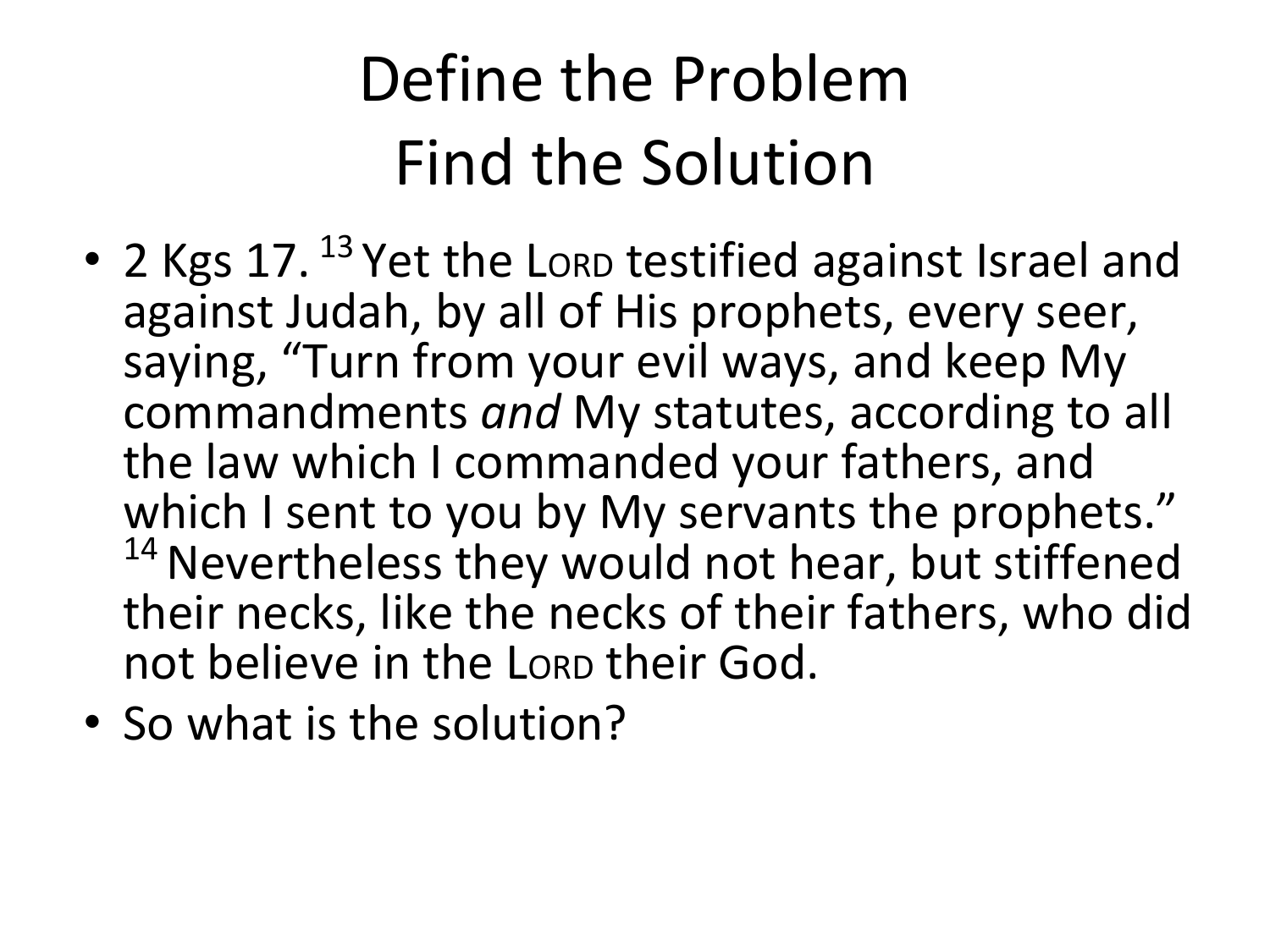## The Solution

- Under Joshua and Zerubbabel the Temple was rebuilt and dedicated in 515 BC. Fifty-eight years later, in 457 BC, Ezra the scribe led a second group of Jews to Judea. (Ezra 7:6)
- Once the wall of Jerusalem was rebuilt, attention was given to instructing the Jews in the ways of God. Ezra and Nehemiah instituted the practice of reading the Scriptures aloud to the people, interpreting the difficult passages. (Neh. 8:7-8).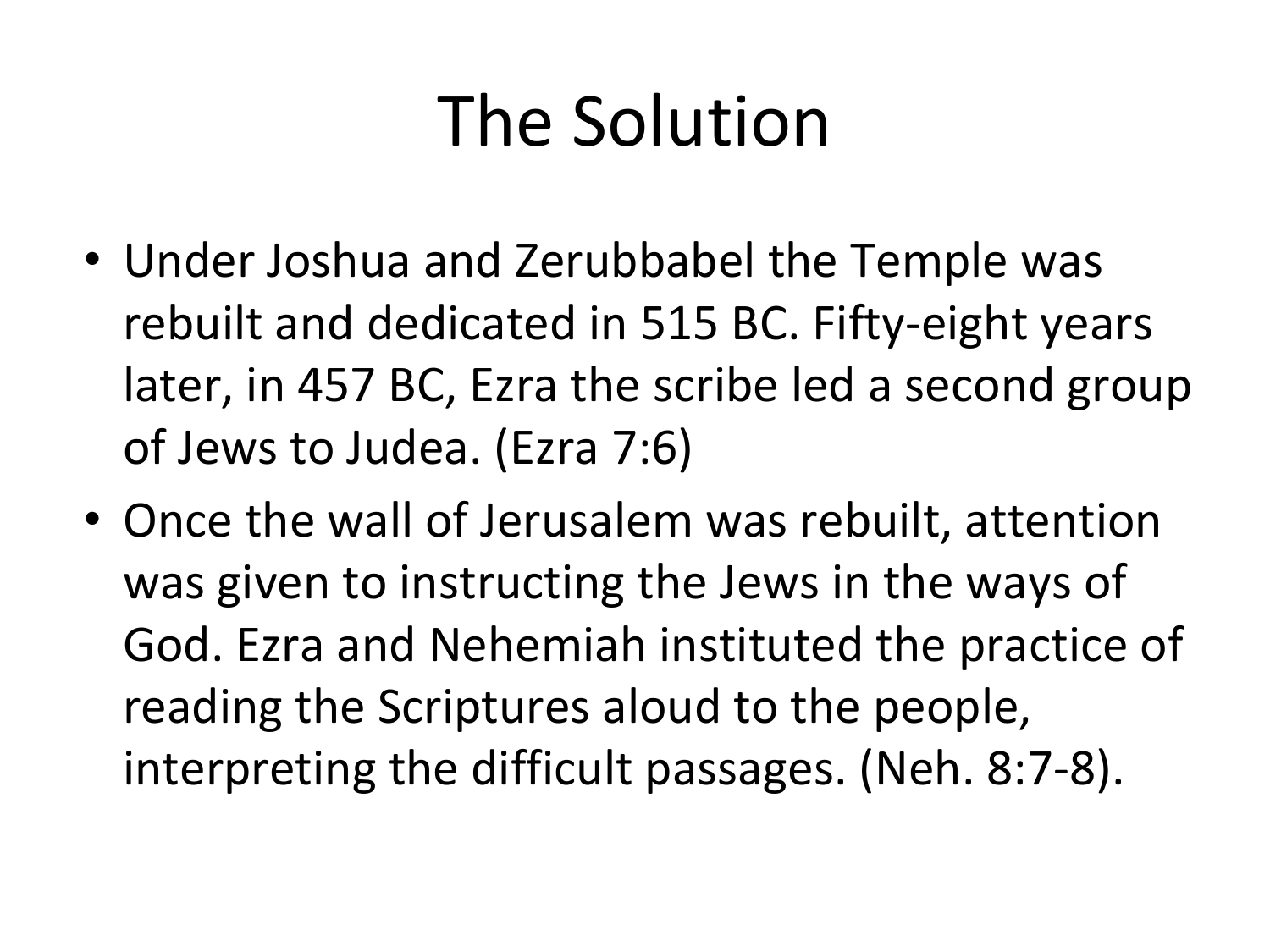#### The Message – Worship and Home

• Ez 10. Now while Ezra was praying, and while he was confessing, weeping, and bowing down before the house of God, a very large assembly of men, women, and children gathered to him from Israel; for the people wept very bitterly. <sup>2</sup> And Shechaniah the son of Jehiel, *one* of the sons of Elam, spoke up and said to Ezra, "We have trespassed against our God, and have taken pagan wives from the peoples of the land; yet now there is hope in Israel in spite of this.<sup>3</sup> Now therefore, let us make a covenant with our God to put away all these wives and those who have been born to them, according to the advice of my master and of those who tremble at the commandment of our God; and let it be done according to the law. 4 Arise, for *this* matter *is* your *responsibility*. We also *are* with you. Be of good courage, and do *it*."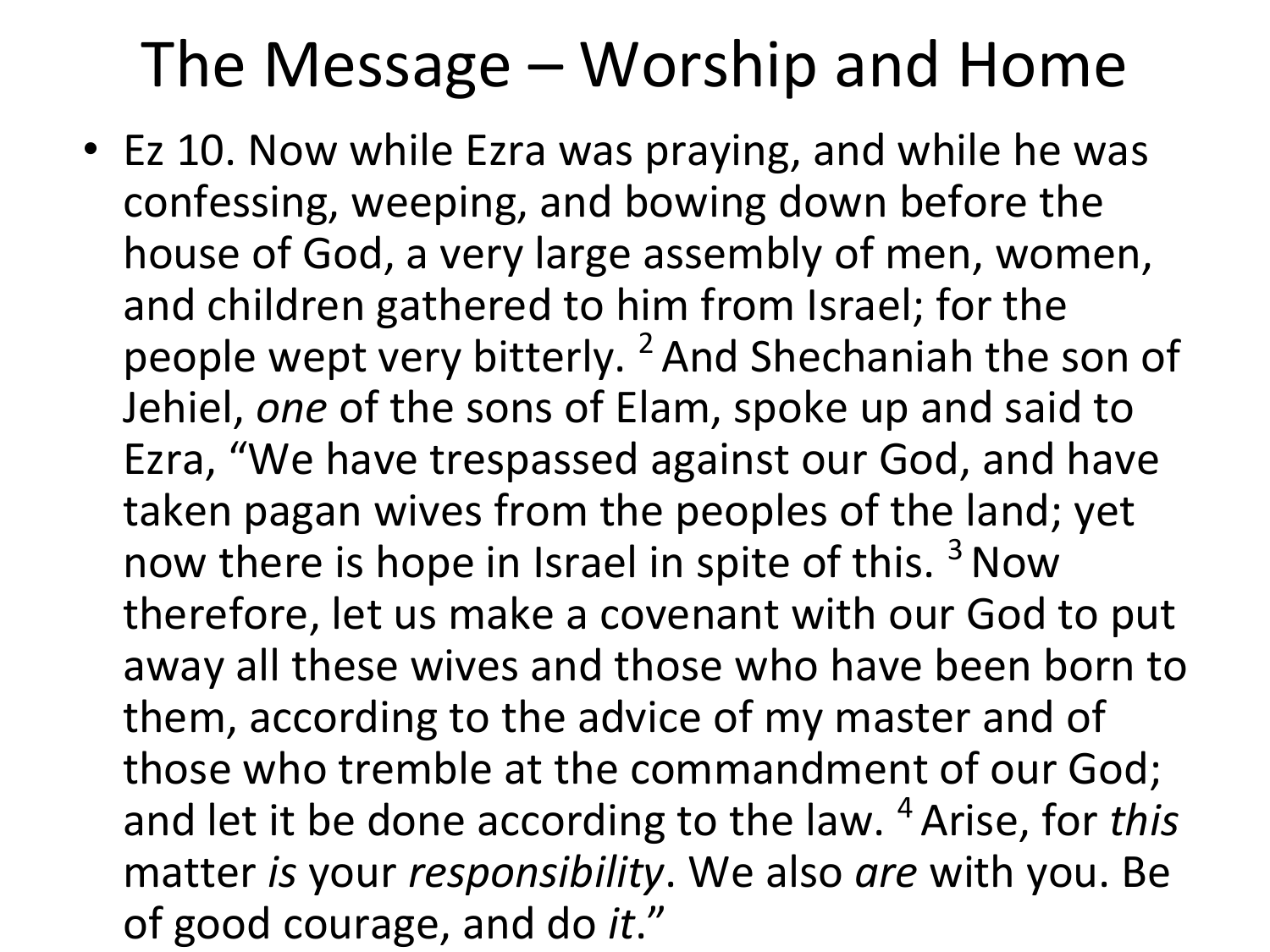## Ezra and the Great Assembly

The Mishnah (ad 200) gives the earliest and most information about the Great Assembly: "Moses received the Torah from Sinai and delivered it to Joshua, then Joshua to the Elders, next the Elders to the Prophets, and finally the Prophets delivered it to the Men of the Great Assembly." They (the Men of the Great Assembly) said three things:

- 1. be careful in judgments;
- 2. train up many disciples; and
- 3. make a fence around the Law.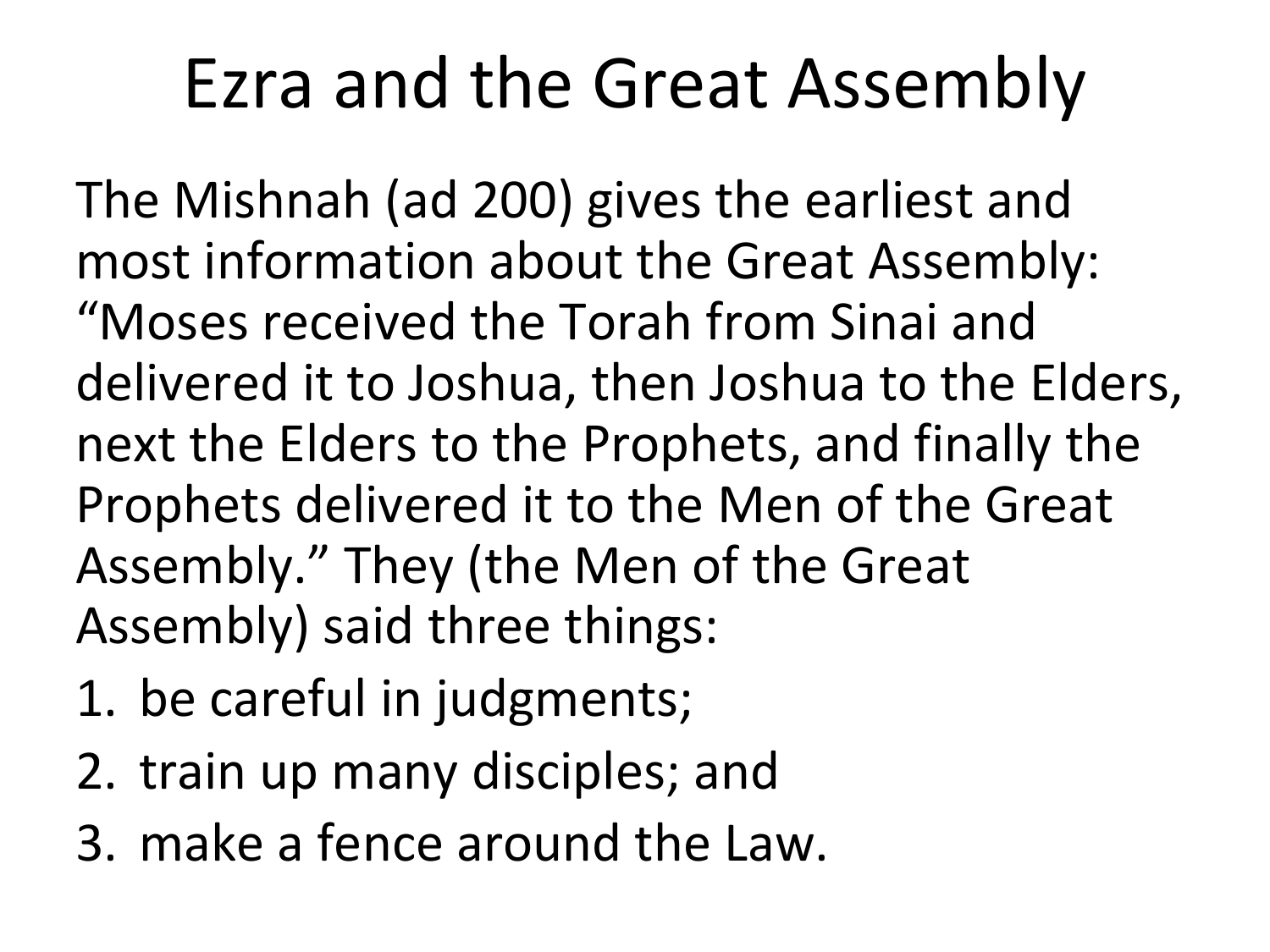#### Great Assembly or Great Synagogue

- A succession of Jewish scholars in the second and third centuries (BC). The gap between the last prophets (Haggai, Zechariah, and Malachi) and Simeon the Just, high priest ca. 200 b.c., is filled by the men of the Great Assembly (Heb. keneset), sometimes referred to as the Great Synagogue.
- Identified with the assembly in Nehemiah 8-9 and attributed various legal and ritual enactments to it.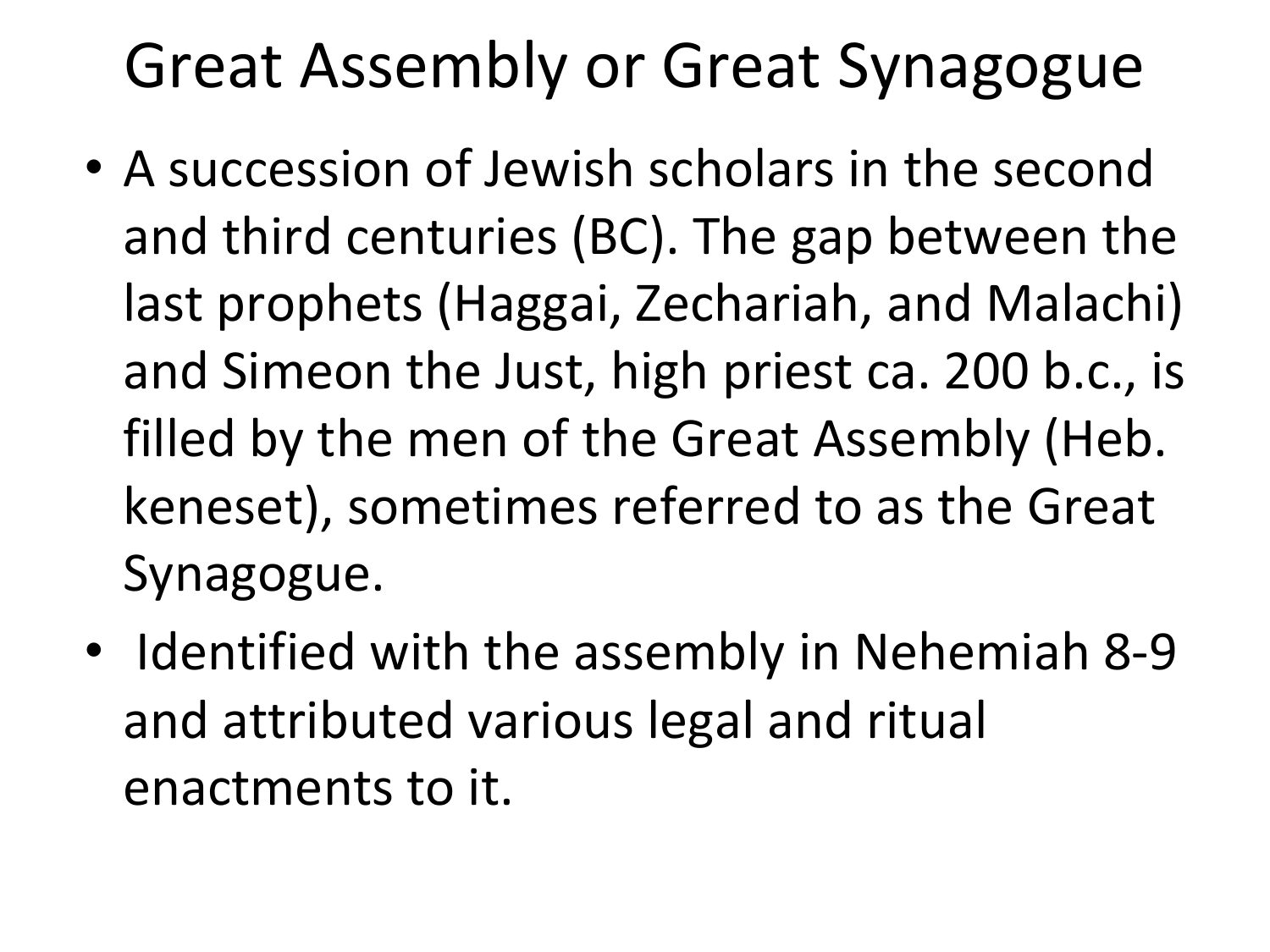## Gradual Change

- The Great Assembly was—at least from the beginning—composed of *only* priests, with the High Priest as its head. However, the priests used other Levites who did much of the actual teaching.
- These Levites gradually represented the professional class among the people, made up of scholarly *scribes* who were already beginning to assume the role of teachers of the Scriptures.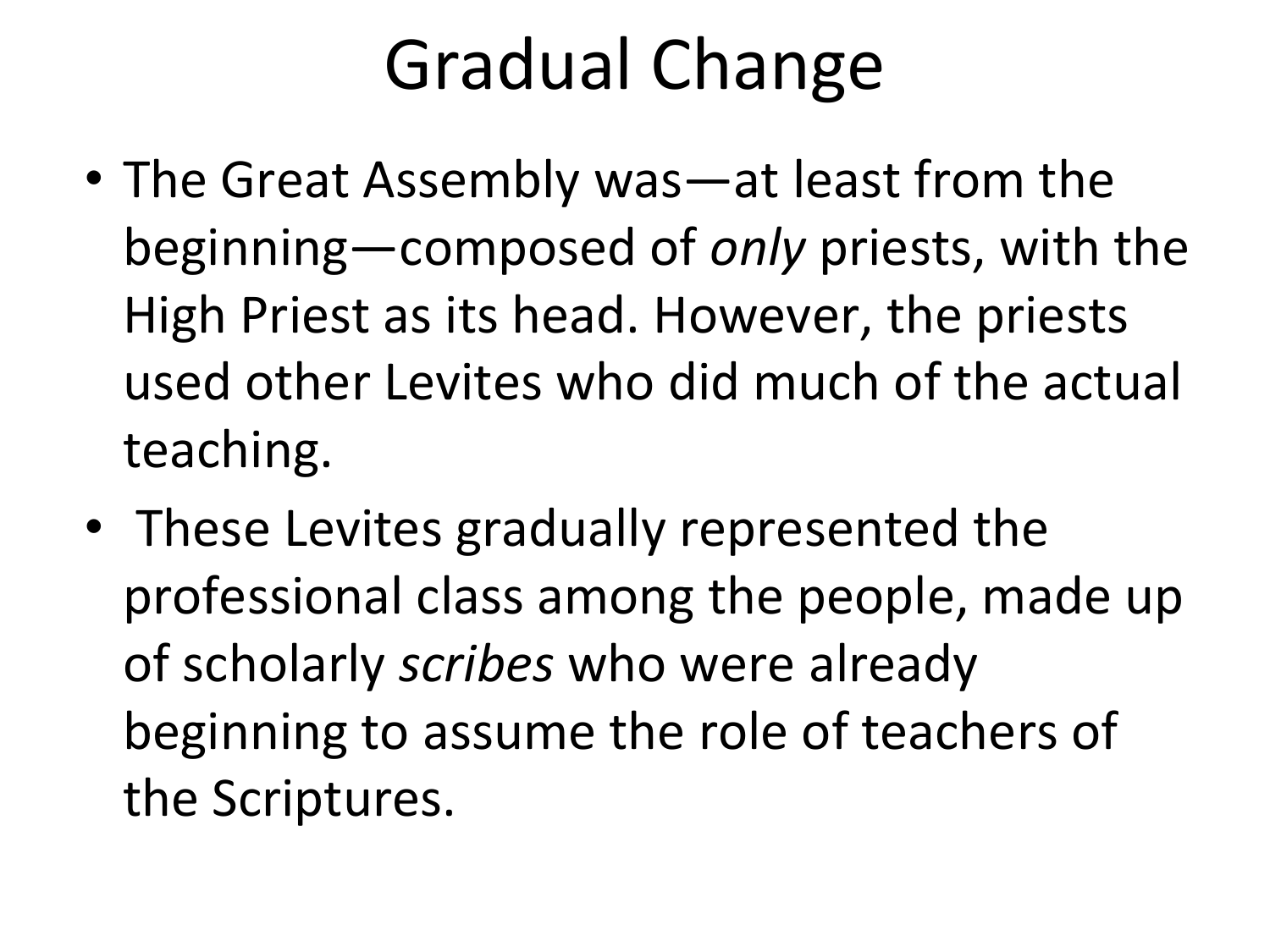## Scribes

• The scribes were content to work under the leadership of the priests of the Great Assembly in expounding the Scriptures in a mostly straightforward fashion. However, once Ezra and Nehemiah passed from the scene, the scribes' preeminence would accelerate.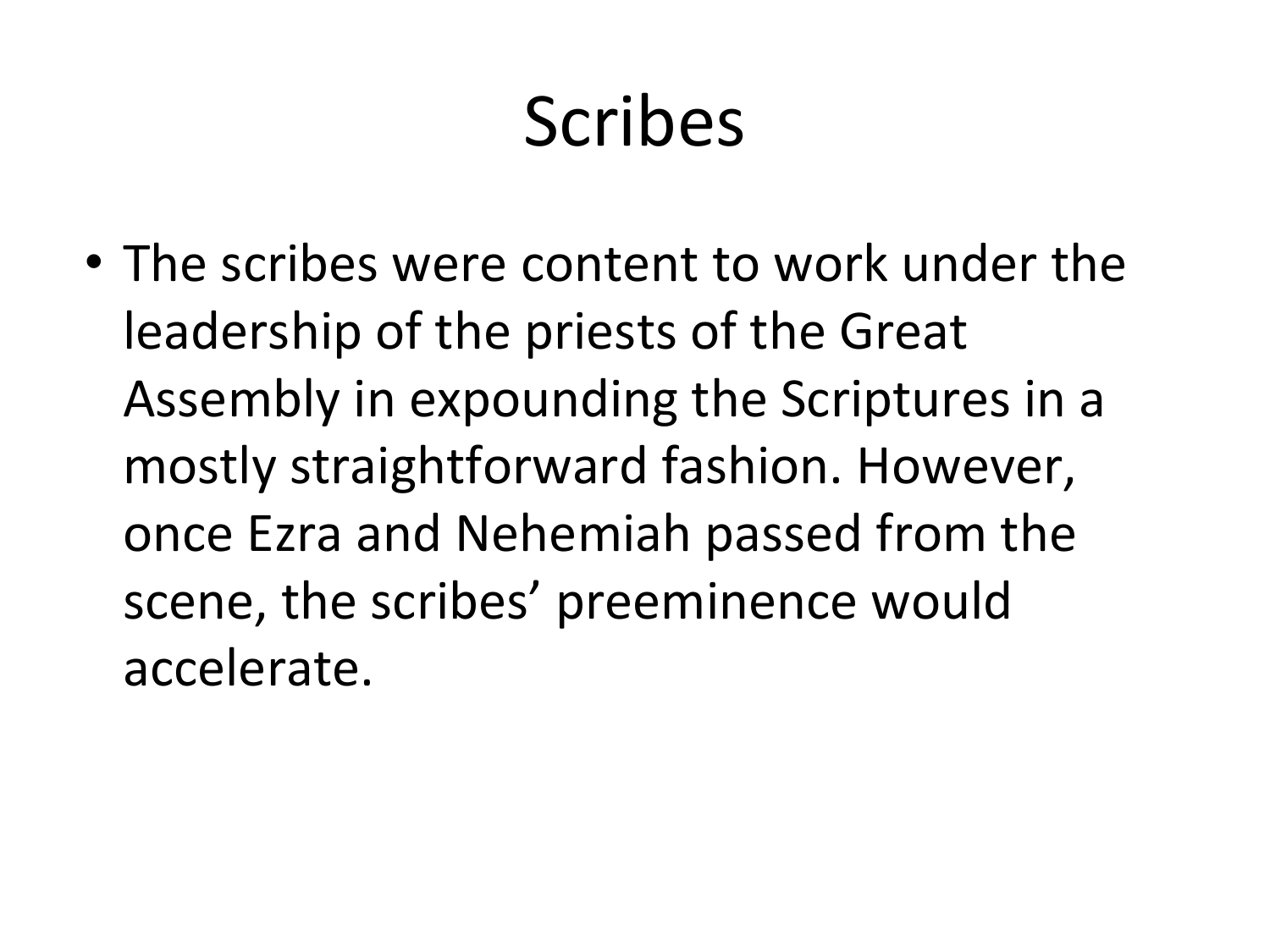# How did the Scribes power grow?

• Great Assembly was originally composed of only priests (or priestly scribes). Over time, however, this would change. The hereditary, Aaronic requirement for membership in the Great Assembly gradually became unimportant; rather, what became important was the level of scholarly *knowledge*  possessed by the scribe. *Knowledge* equaled power and prestige.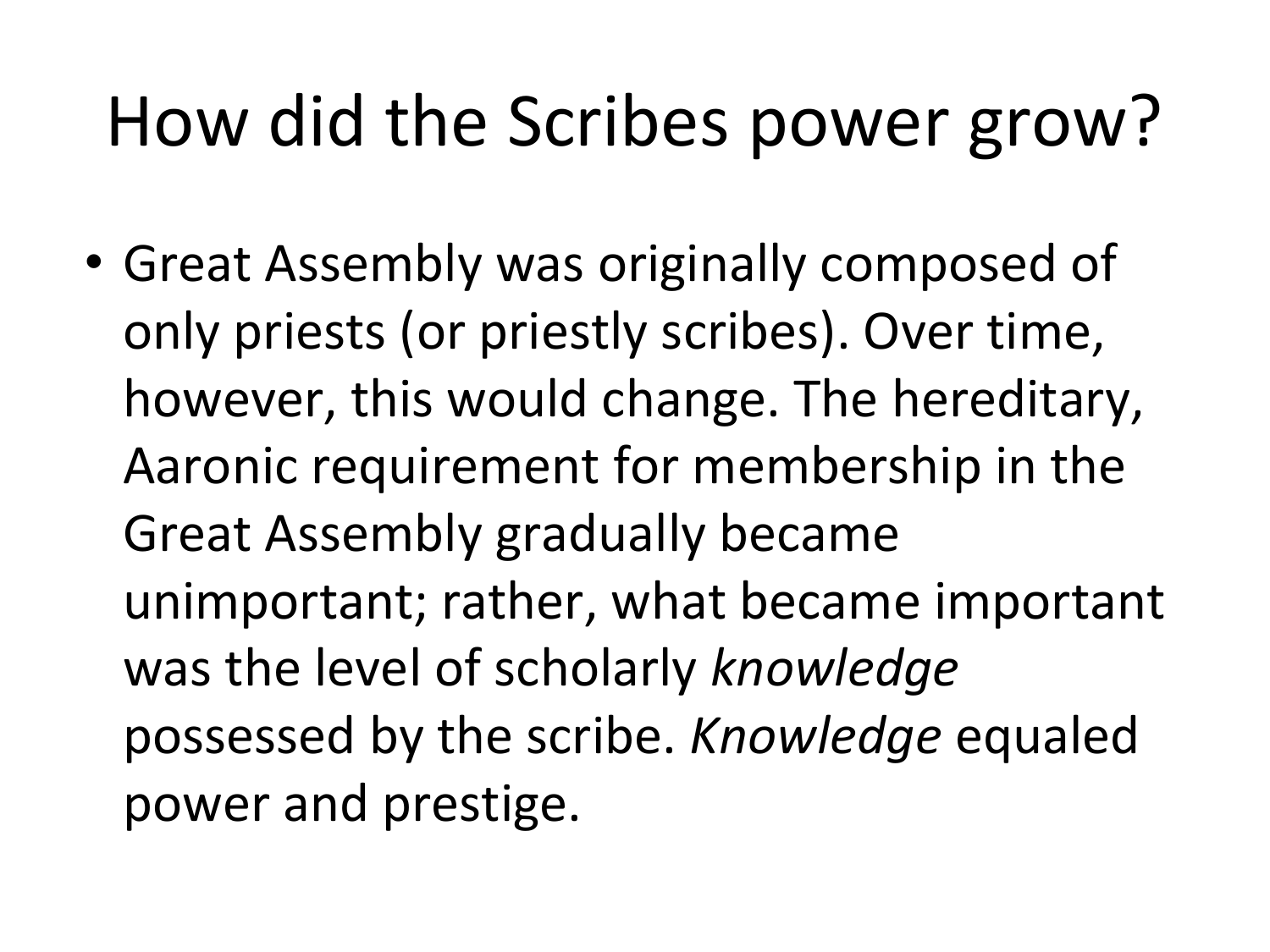# Creating law to help the Law

- The century about 430 to 330 BC, was a century of relative peace and quiet, but one of gradual change. During this entire period the Jews were allowed complete freedom by the Persians to practice their own customs, traditions and religion as they saw fit.
- Over time, the Jews in Jerusalem in the Great Assembly moved from simply interpreting Scripture to creating laws and ordinances of their own.
- This was before the Pharisees party.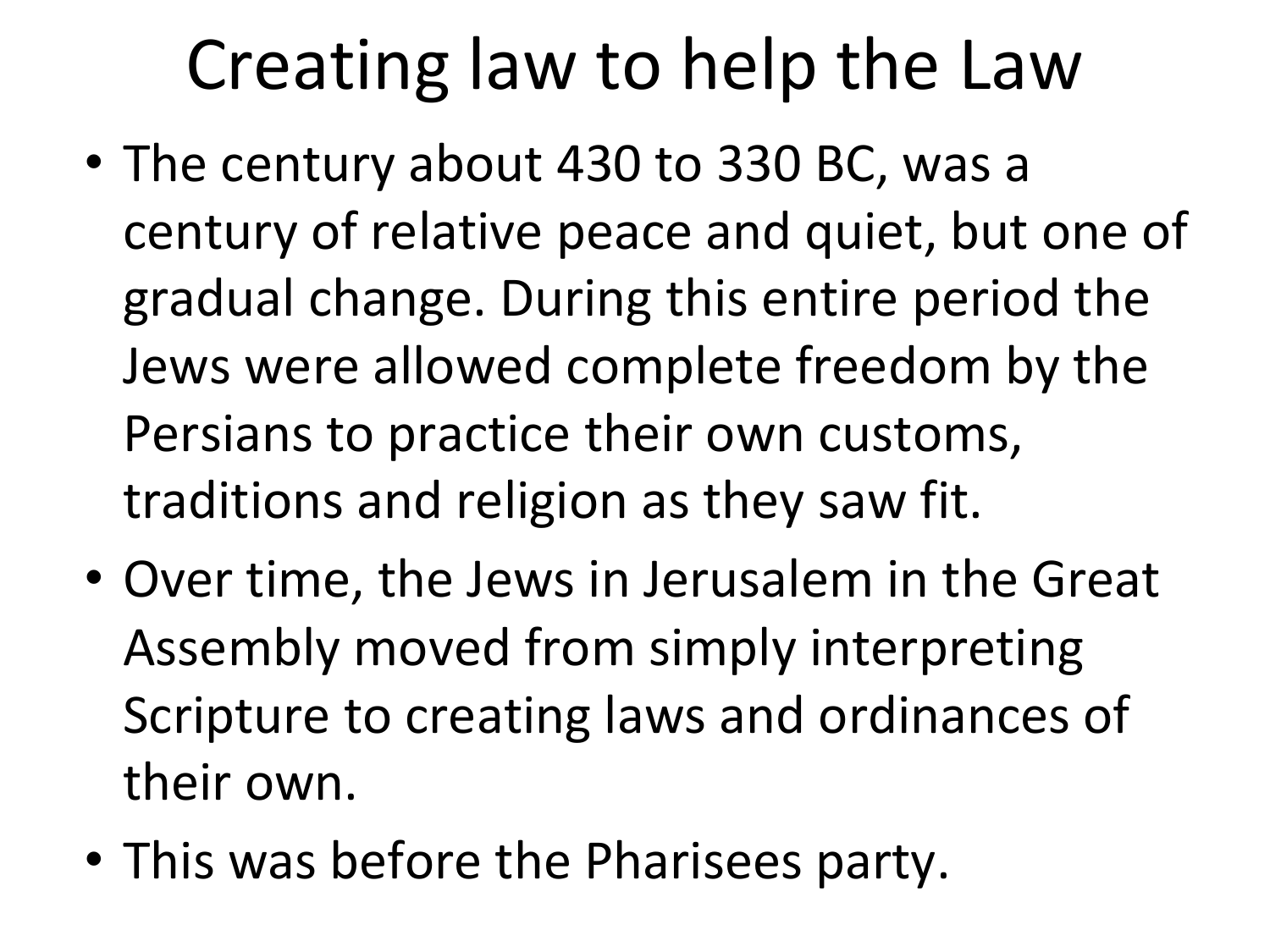## Status of Interpretations

- The scribes' writings gradually assumed semi-inspired status and eventually, over a period of several decades practically replaced the Word of God altogether.
- The scribes encouraged knowledge, they created literature; they formulated laws.
- In the days of Ezra and Nehemiah the influence of the scribes was slight, a century later their ideas had become tremendously influential.
- Their discussions concerning Scripture became embodied in traditional interpretations of the Bible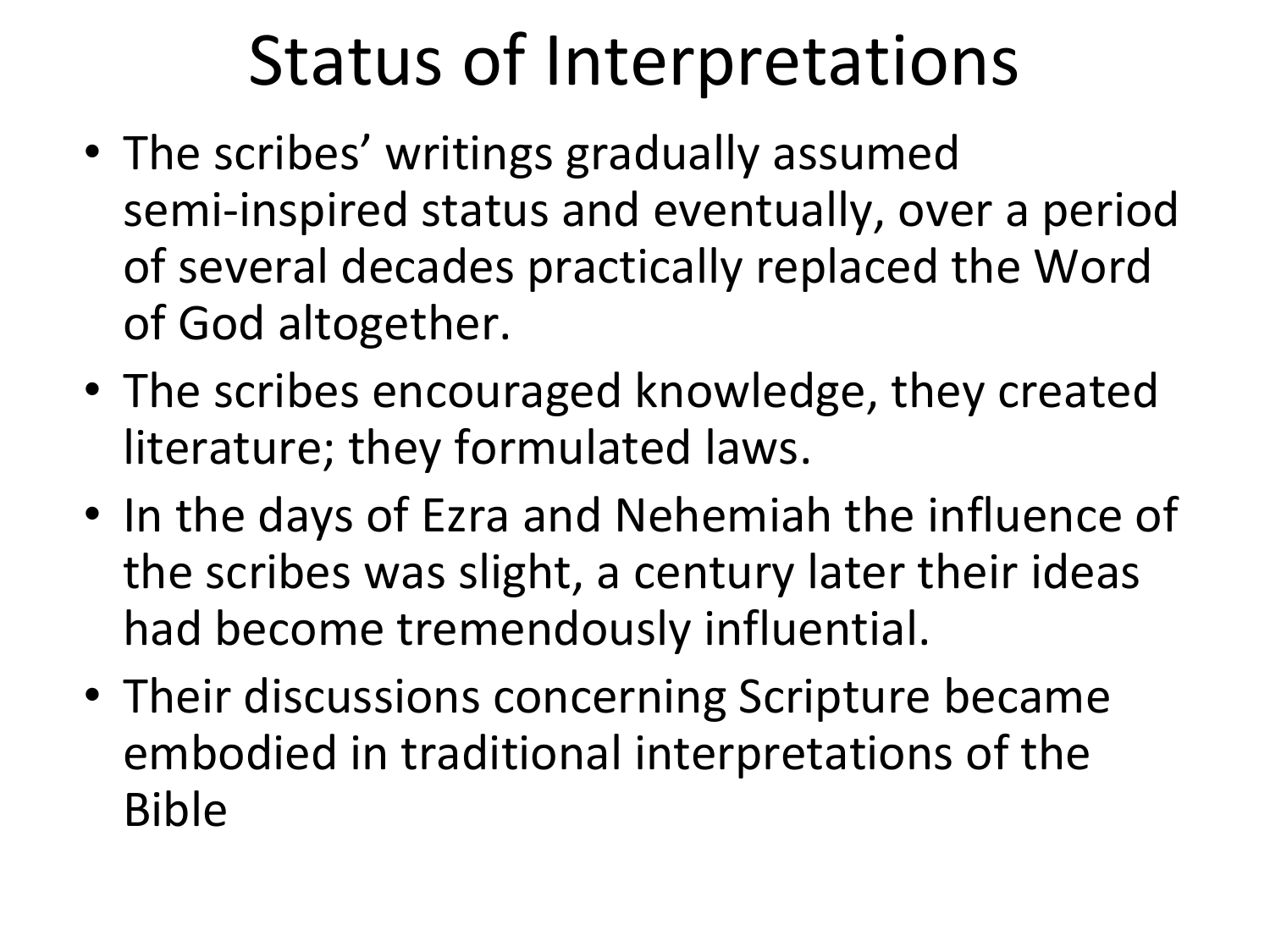#### Here come the Greeks

- Within a generation of Alexander's conquest of Palestine, the entire ancient East ruled by the Greeks had—new ideas, new names for old gods, new methods of administration, a new language, and new markets for trade—all of which changed the East from the quiet of easygoing Persian rule.
- One of the key changes of this period was the dismantling of the Great Assembly. Within 20 years after the coming of the Greeks, the Great Assembly disappears from history as an organized body.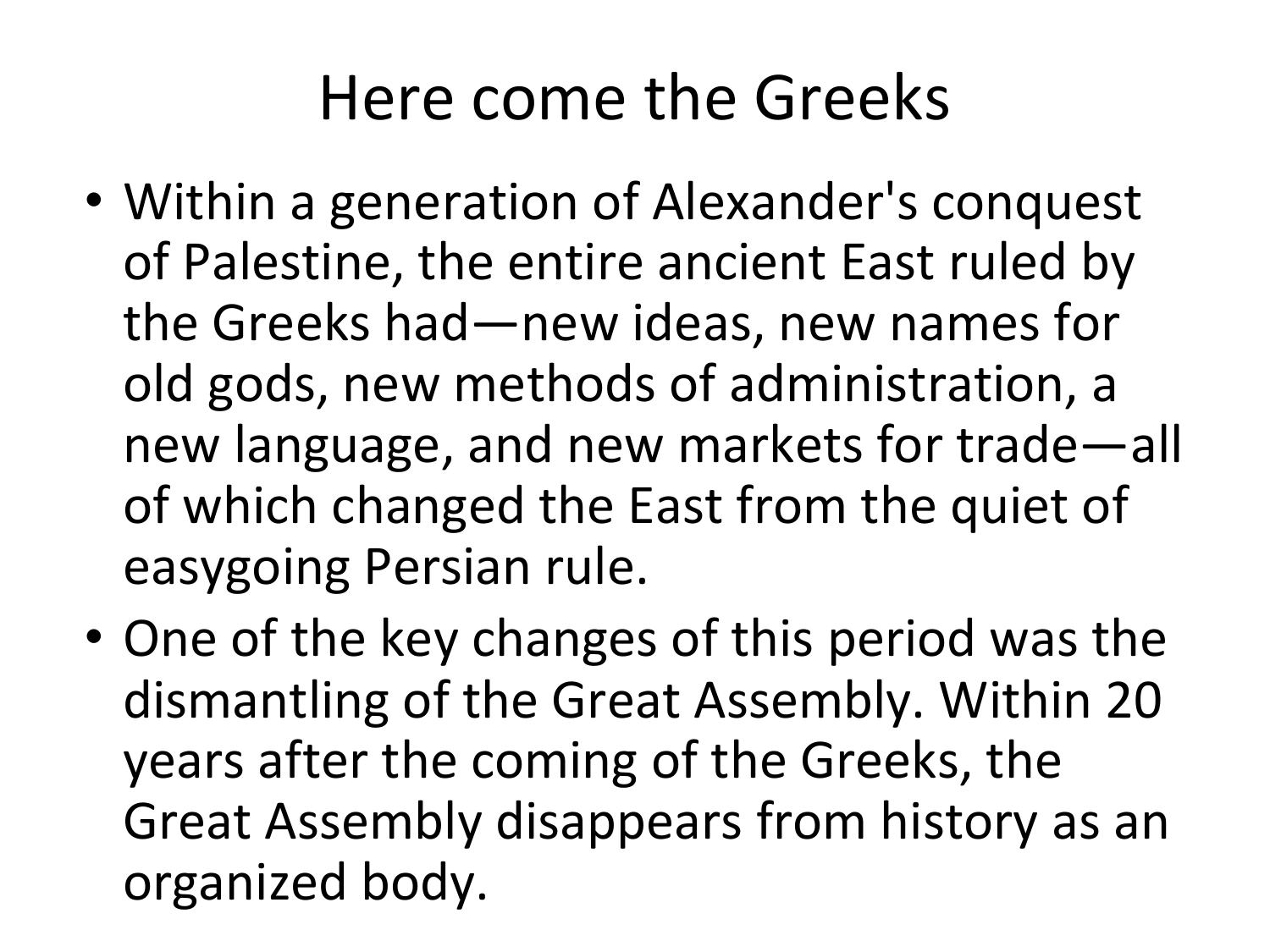## Greek Influence

- Hellenism, Greek influence, on Jewish culture and religion must not be underestimated.
- Without the guidance of the Great Assembly, many Jews began to adopt Greek customs.
- Almost everything the Greeks brought to the Jews was antagonistic to the laws of God; the rule of Scripture was rapidly being replaced by Hellenistic ideas.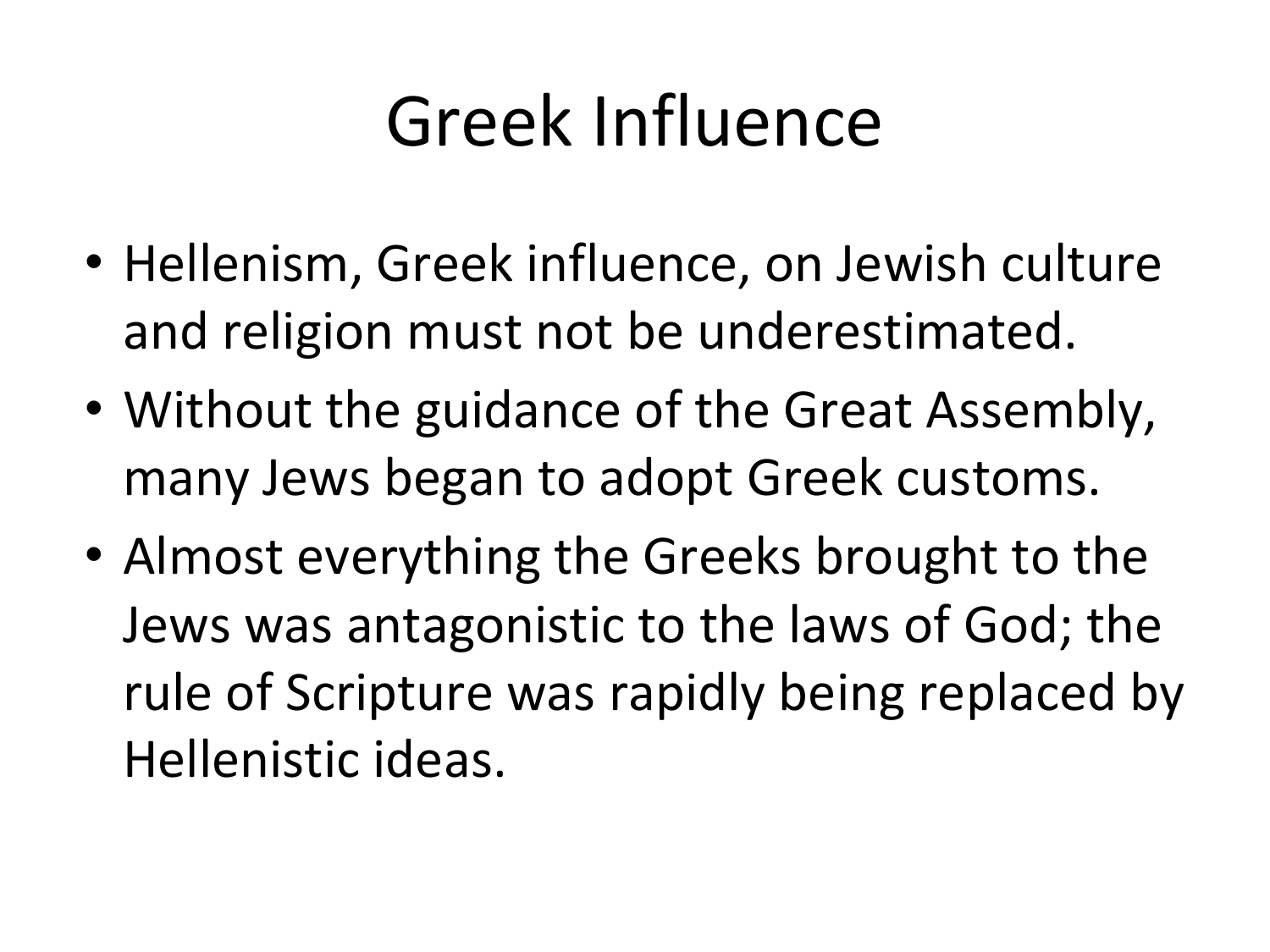## Resistance, but only in part

- In part, the scribes resisted the liberal ideas of Hellenism, finding them contrary to Scripture. But then, there was Greek *logic*—utterly irresistible to the scholarly mind of the scribe.
- These leaders replaced the old and approved allegorical approach with a new logical approach."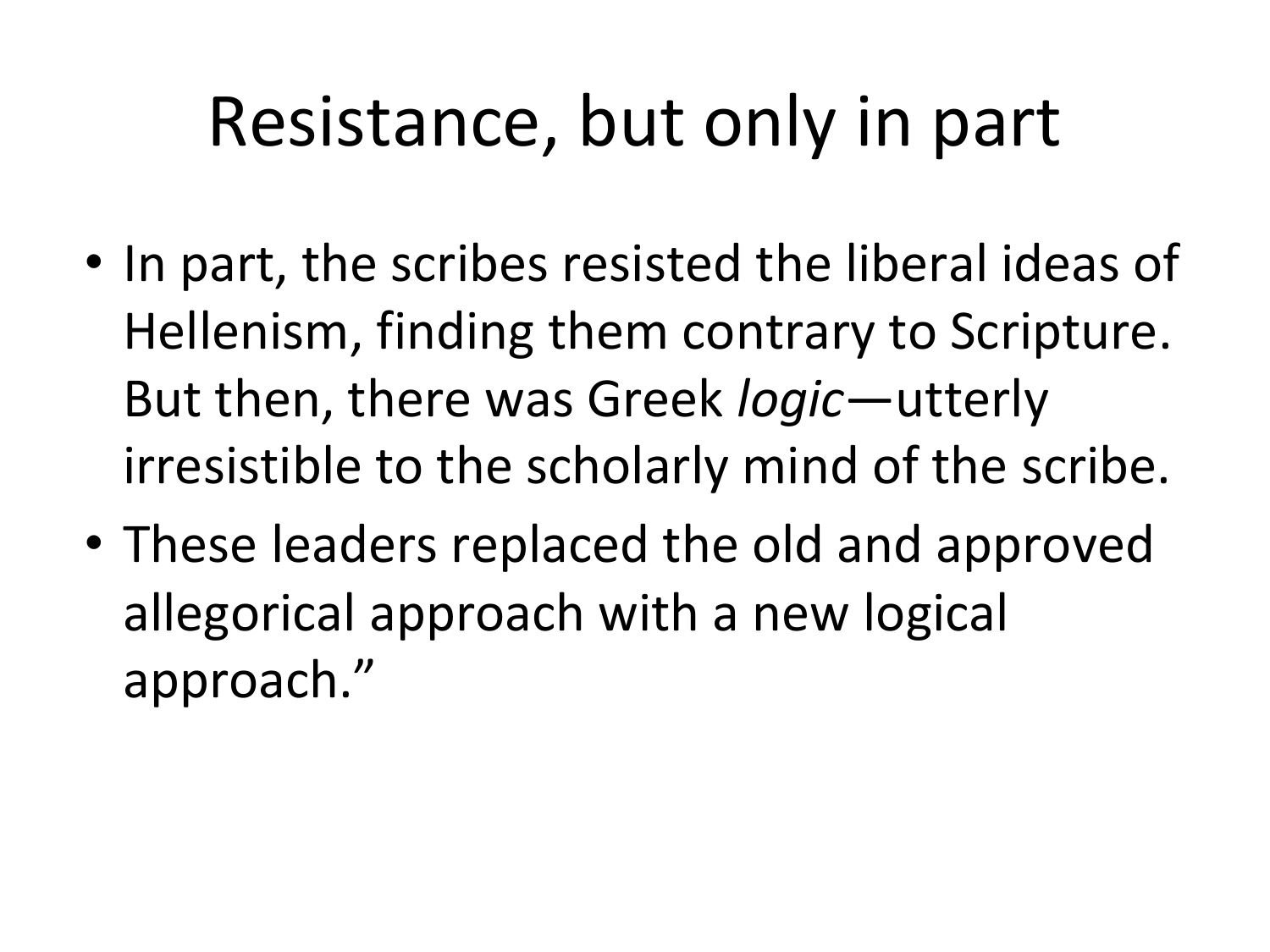### Another Influence among the highest class

- Those best equipped to resist the temptation of Hellenism proved the most vulnerable. Instead of realizing the humble, *servant nature* of their God-given role, the priesthood clearly identified itself with the nobility, the upper class, the elite of Judah.
- it was the upper classes, the rich, the senior priests, who were most tempted.
- Greek culture had its greatest effect on the upper classes—the nobility, that is, the chief families among the priests who lived in Jerusalem.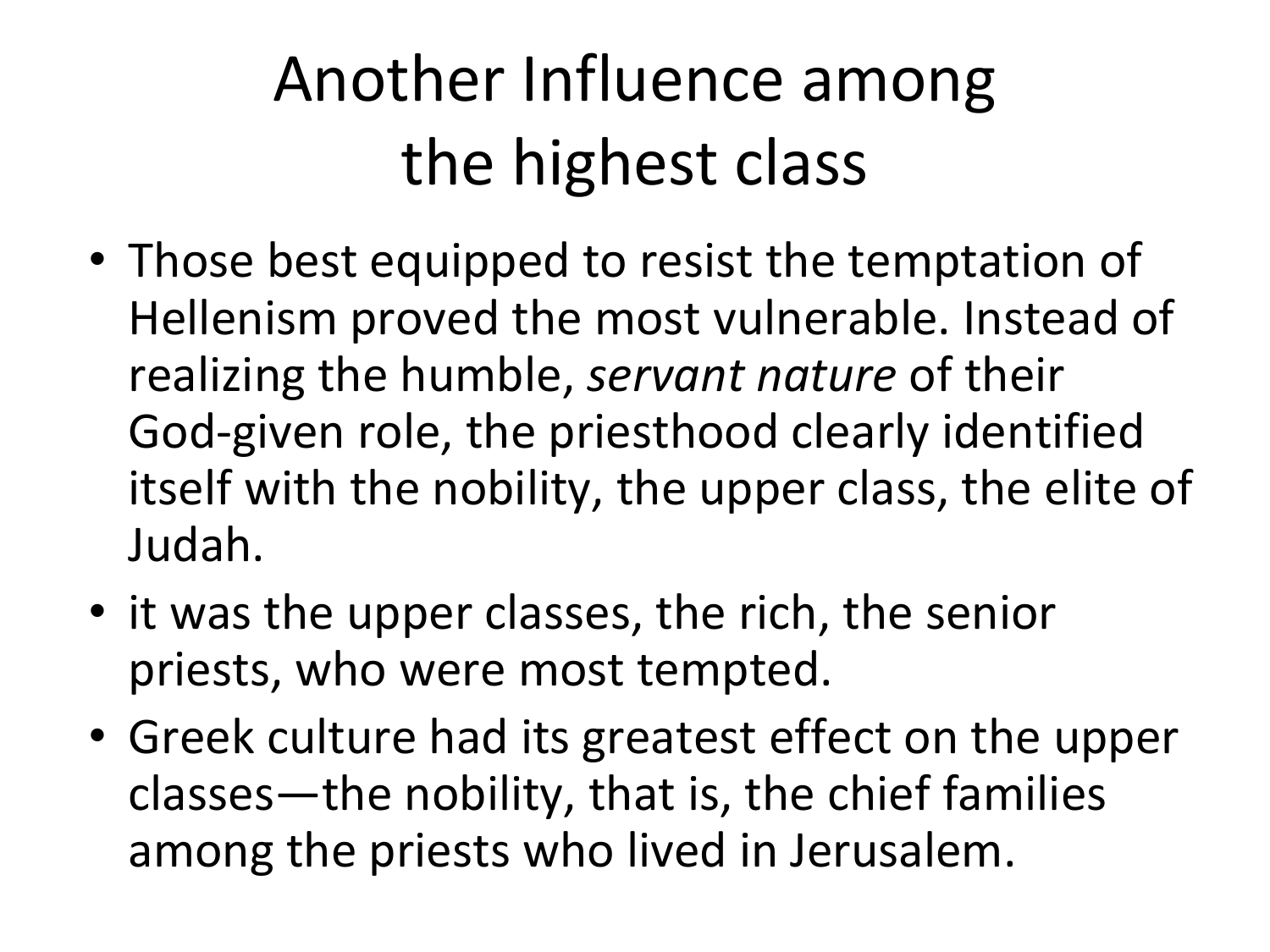#### The Priests Everything Greek

- In 198 BC, the Seleucid kingdom of Syria forced the Egyptians to give up Palestine.
- With the coming of Antiochus IV *(Epiphanes)*  in 175 BC. the corruption of the Aaronic priesthood reached its height.
- This "reform party" paid Antiochus a large sum of money to remove the current High Priest, Onias III, and appoint his Hellenized brother, Jason, to the coveted office.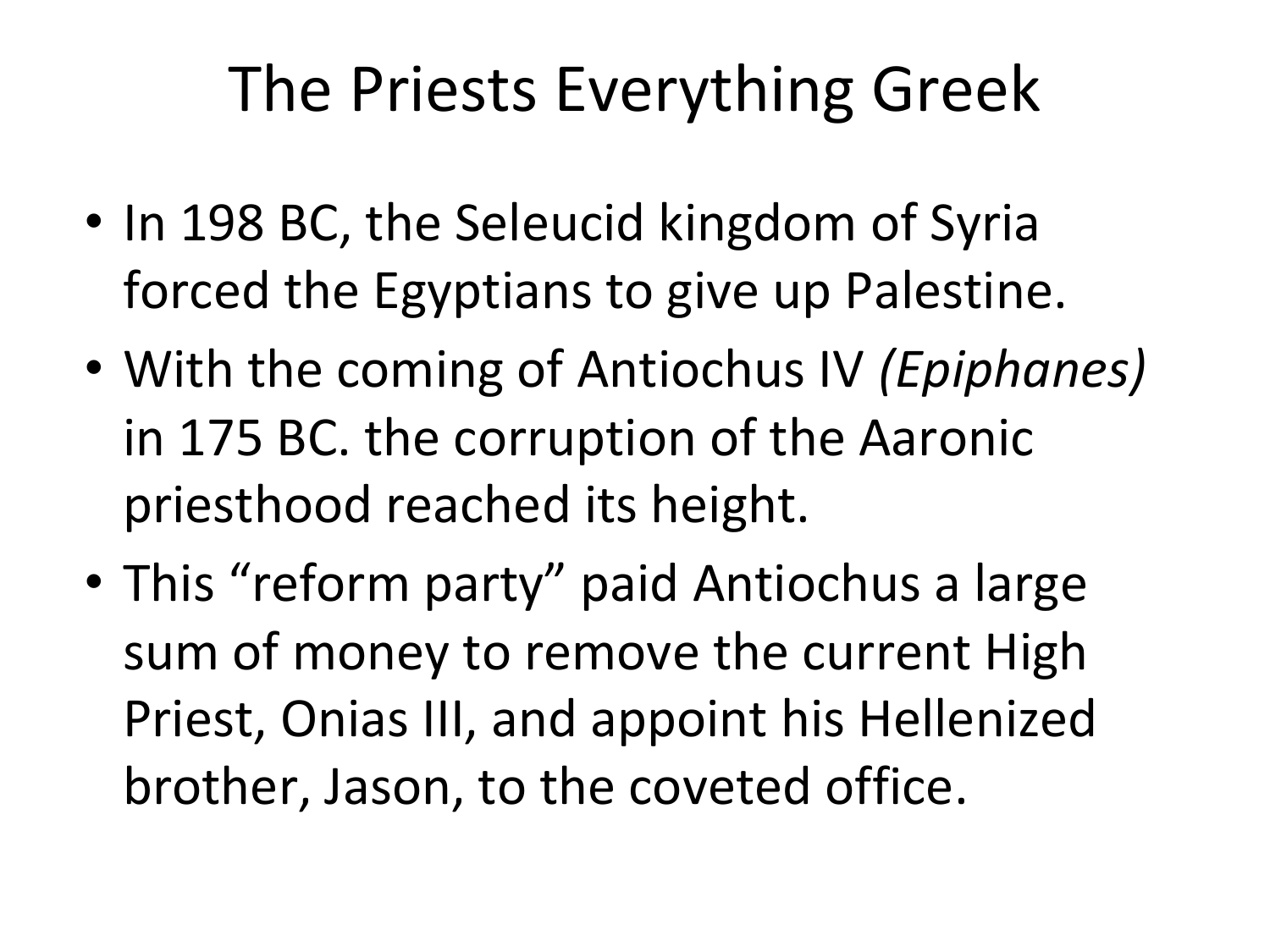# The Common People

- 2 Maccabees informs us that under Jason's influence the Hellenizing process reached such a pitch that the priests ceased to show any interest in the services of the altar; scorning the Temple and neglecting the sacrifices. They disdained all that their ancestors had esteemed, and set the highest value on Hellenic honors" (2 Macc. 4:13-15).
- The common people ascribed to the upper classes, the priesthood, abandonment of the principles of the Law which the scribes had taught.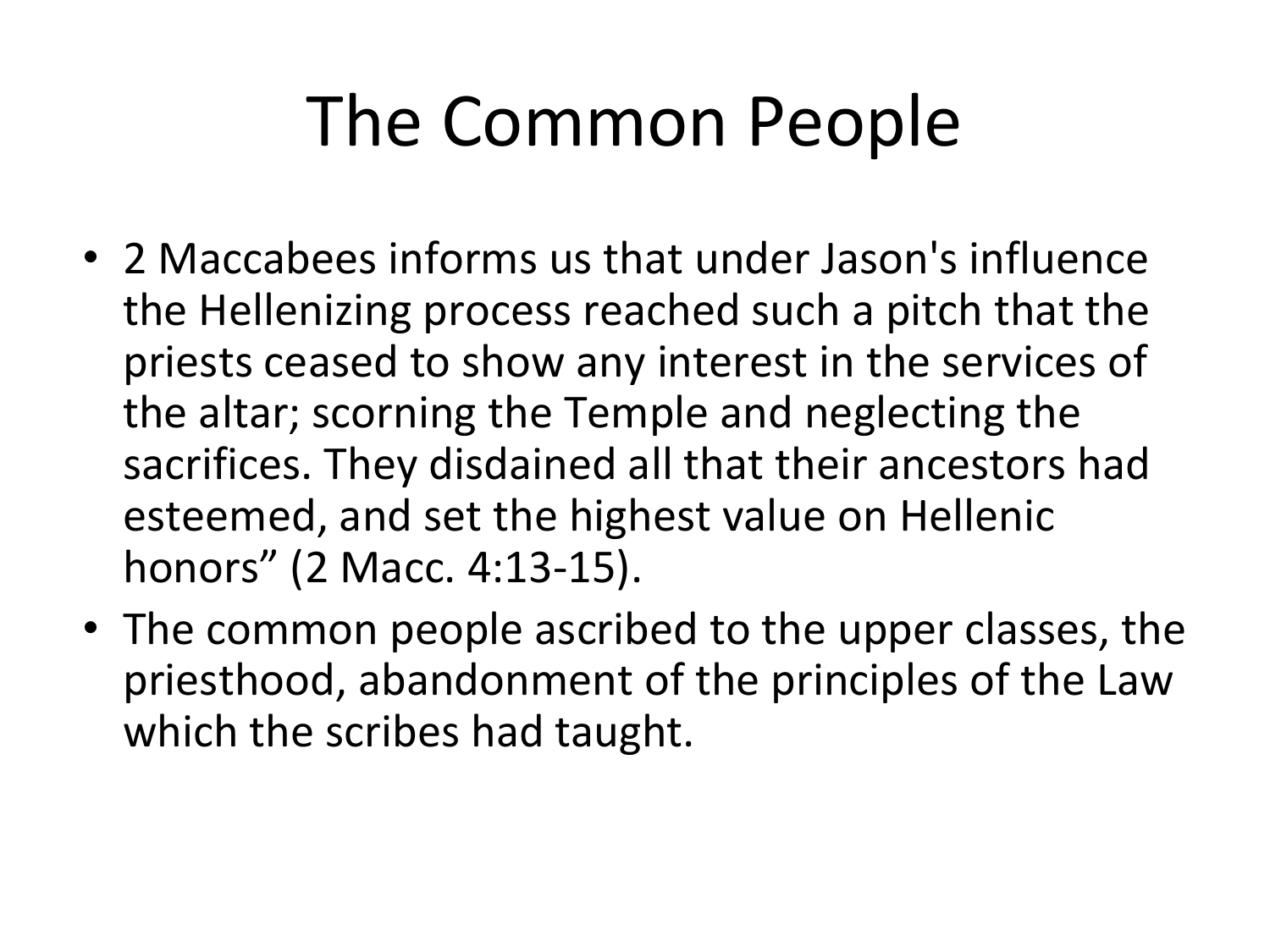## A step too far

- In 171 BC, Antiochus found it necessary to replace Jason as High Priest with the still more pro-Greek Menelaus who was *not* of the Aaronic line.
- Antiochus' move ranged from forbidding circumcision and Sabbath observance to desecrating the Temple itself.
- Rise of the Maccabees resistance and war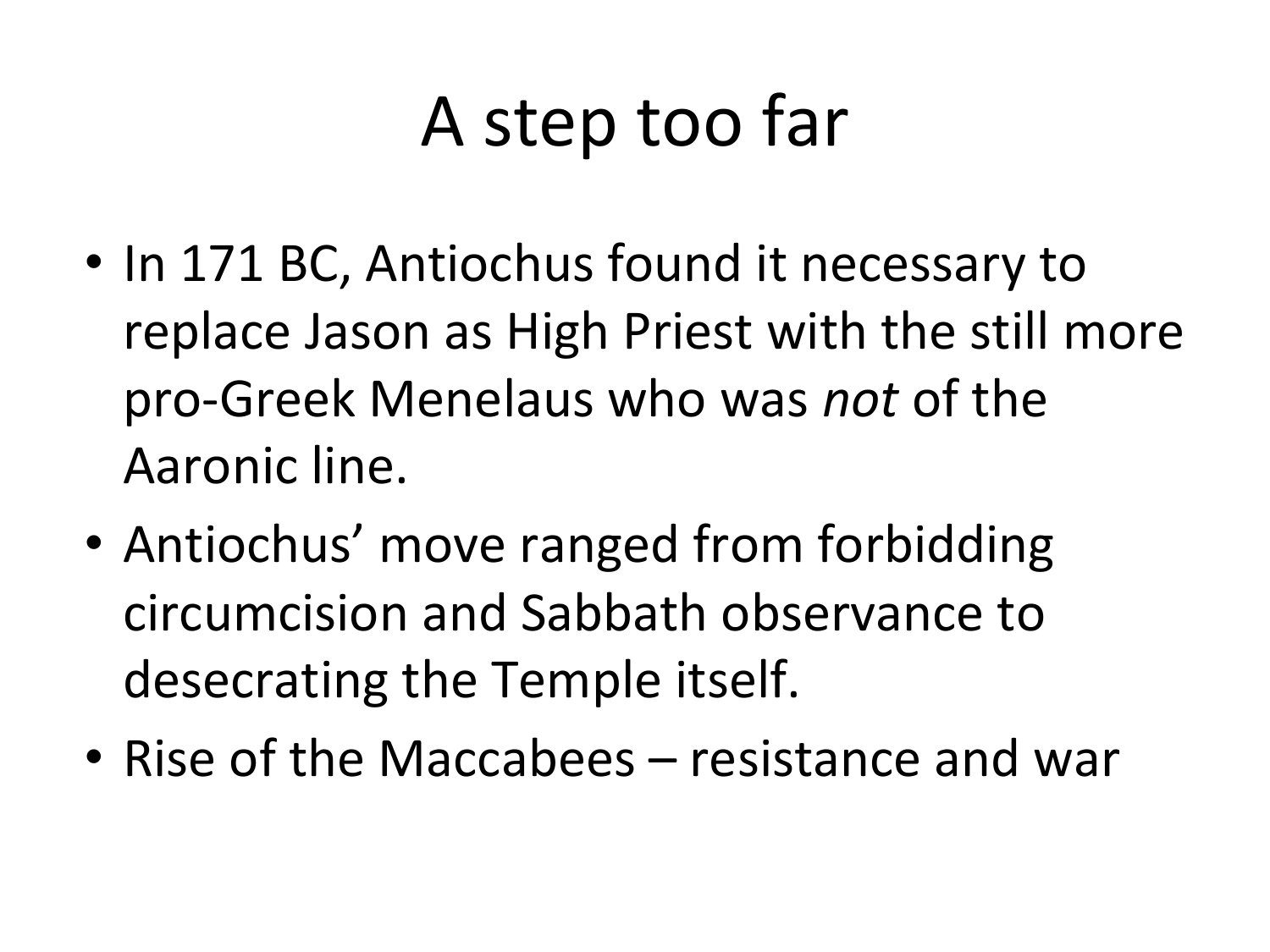## End of the Maccabees that is Hasmonean Dynasty

- The last Maccabee, Simon, became High Priest and ruler and at his death at 135 BC. Judea was now independent.
- Simon formed a second Great Assembly—but one quite different from Ezra's time. The aristocracy which had dominated previous assemblies [i.e., minor ruling councils] had in the meantime become identified with the Hellenizing Jews, so that, if they were represented at all, they were outvoted.
- This assembly—which would later develop into the *Sanhedrin* of Jesus' day.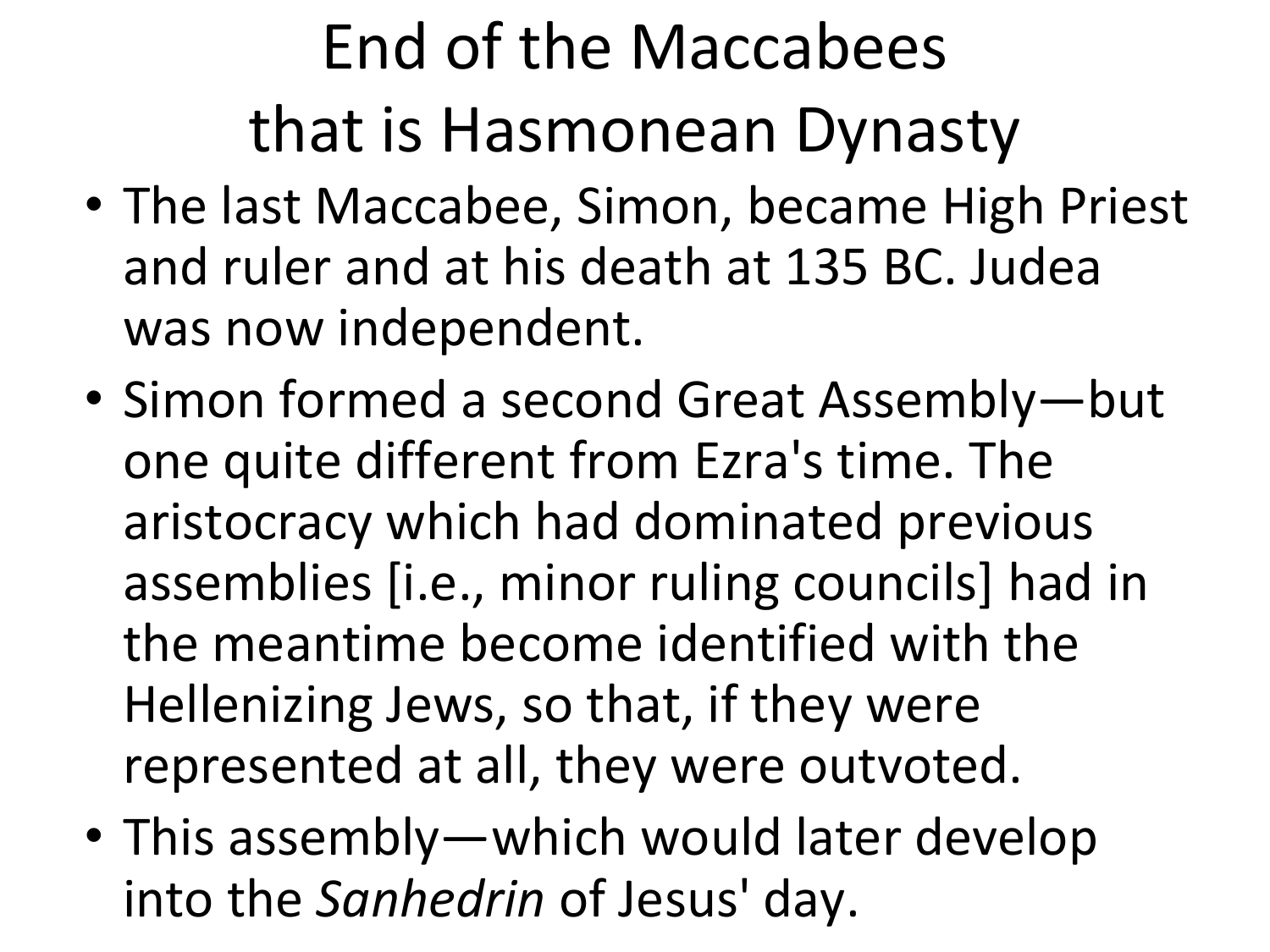### The New Leaders

- At some point during the period in which the Hasmonean dynasty ruled Palestine, three distinct groups emerged within the Jewish community—the Pharisees, the Sadducees and the Essenes.
- The Essenes withdrew themselves for Jewish life but provided spiritual guidance to their adherents.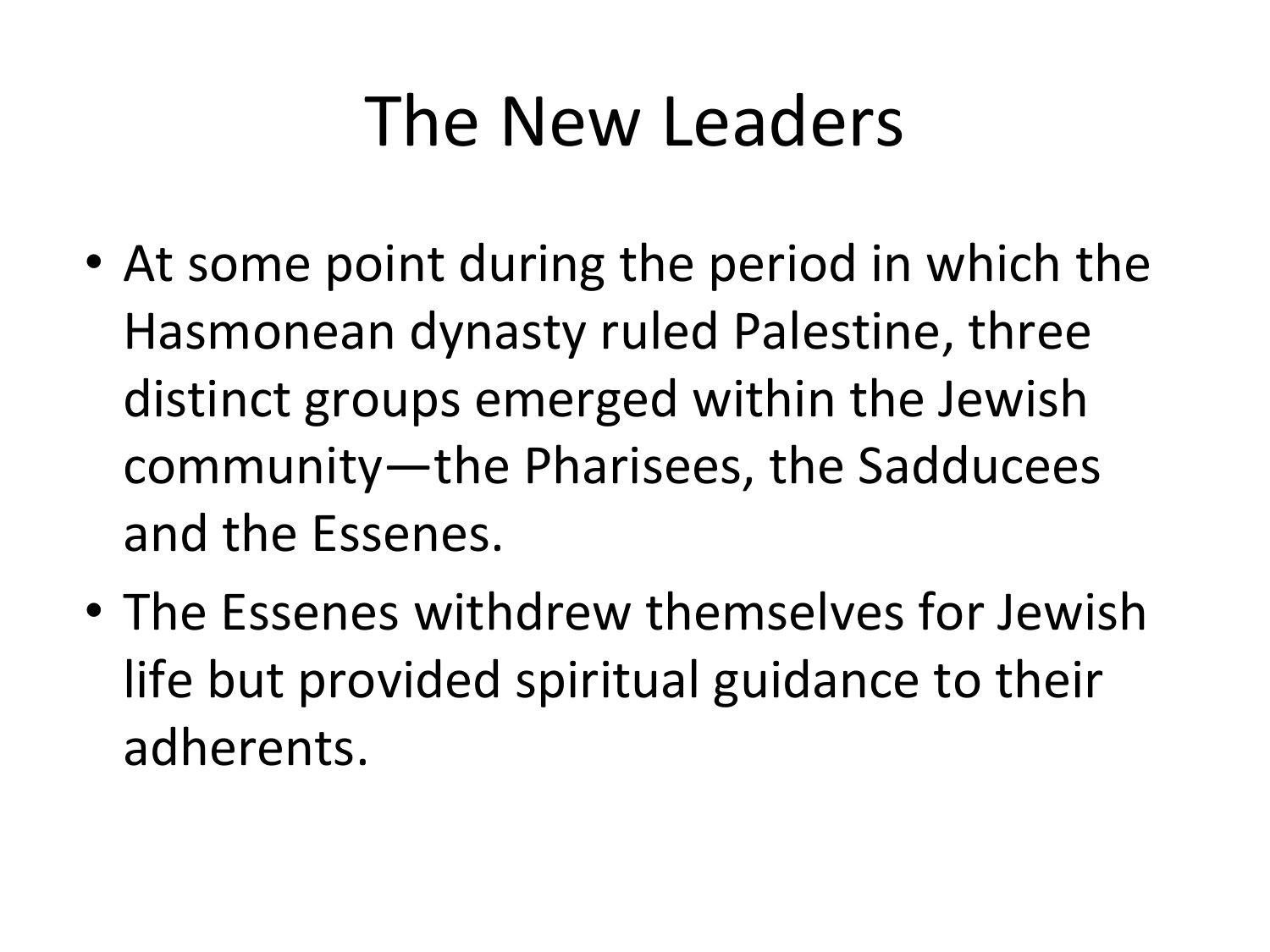### Sadducees

- The upper classes and the aristocratic priesthood organized themselves [for their own political gain] into the Sadducee party to back the political activities of the Hasmoneans.
- Many of the priests were outright Hellenists and steeped in the pagan philosophies of that culture. Not only that, many of them had sided with Antiochus Epiphanes against the Common People during the Maccabean Revolt.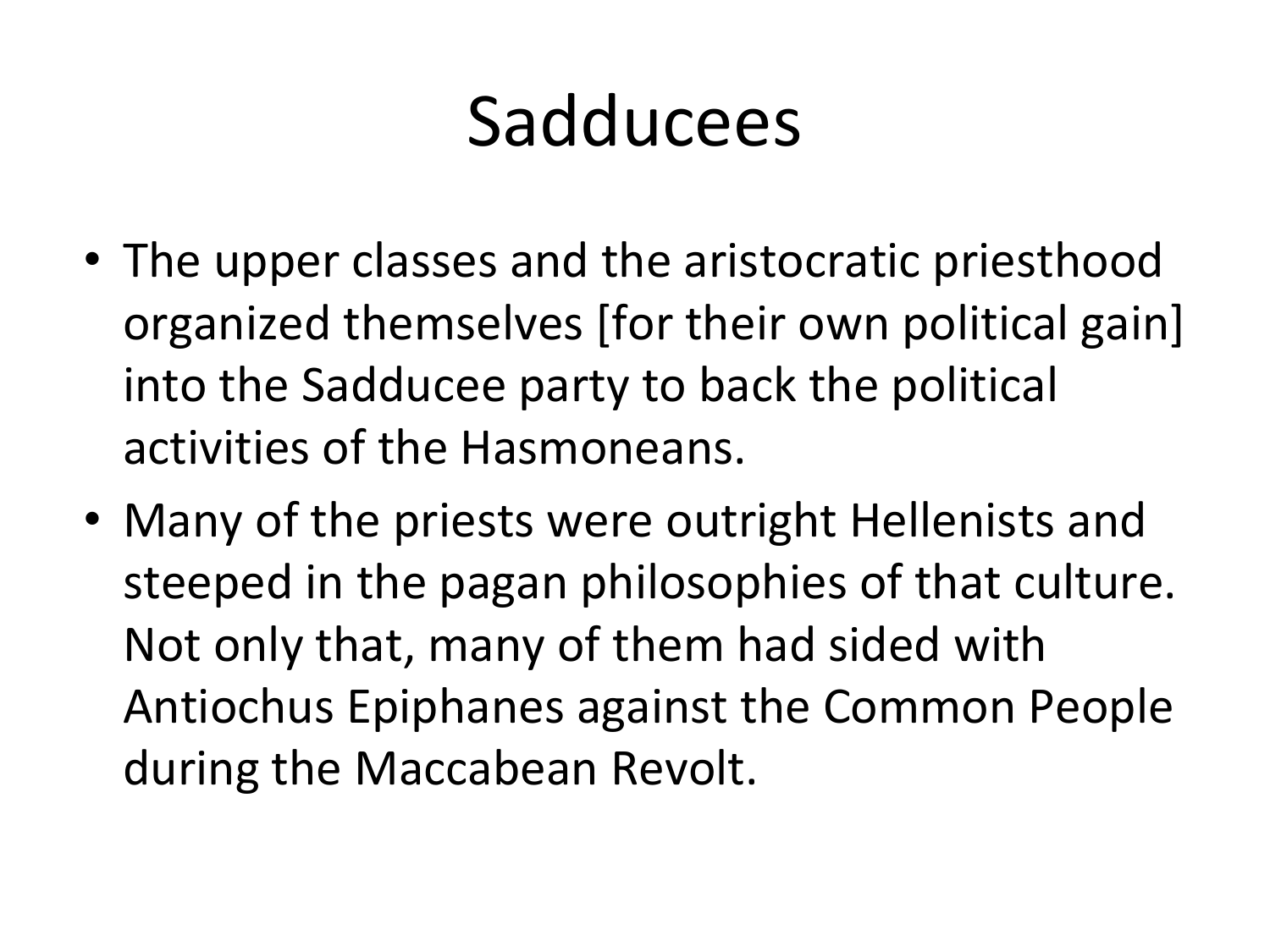### Sadducee Aristocrats

• The aristocratic and official element of the population—which became known as the Sadducees—unhesitatingly declared every law that was not specifically written in the Torah to be a dangerous and reprehensible innovation. However, the opposition of the Sadducees only gave an additional drive to the spread of the oral law by the scribes, later known as rather, later associated with the Pharisees.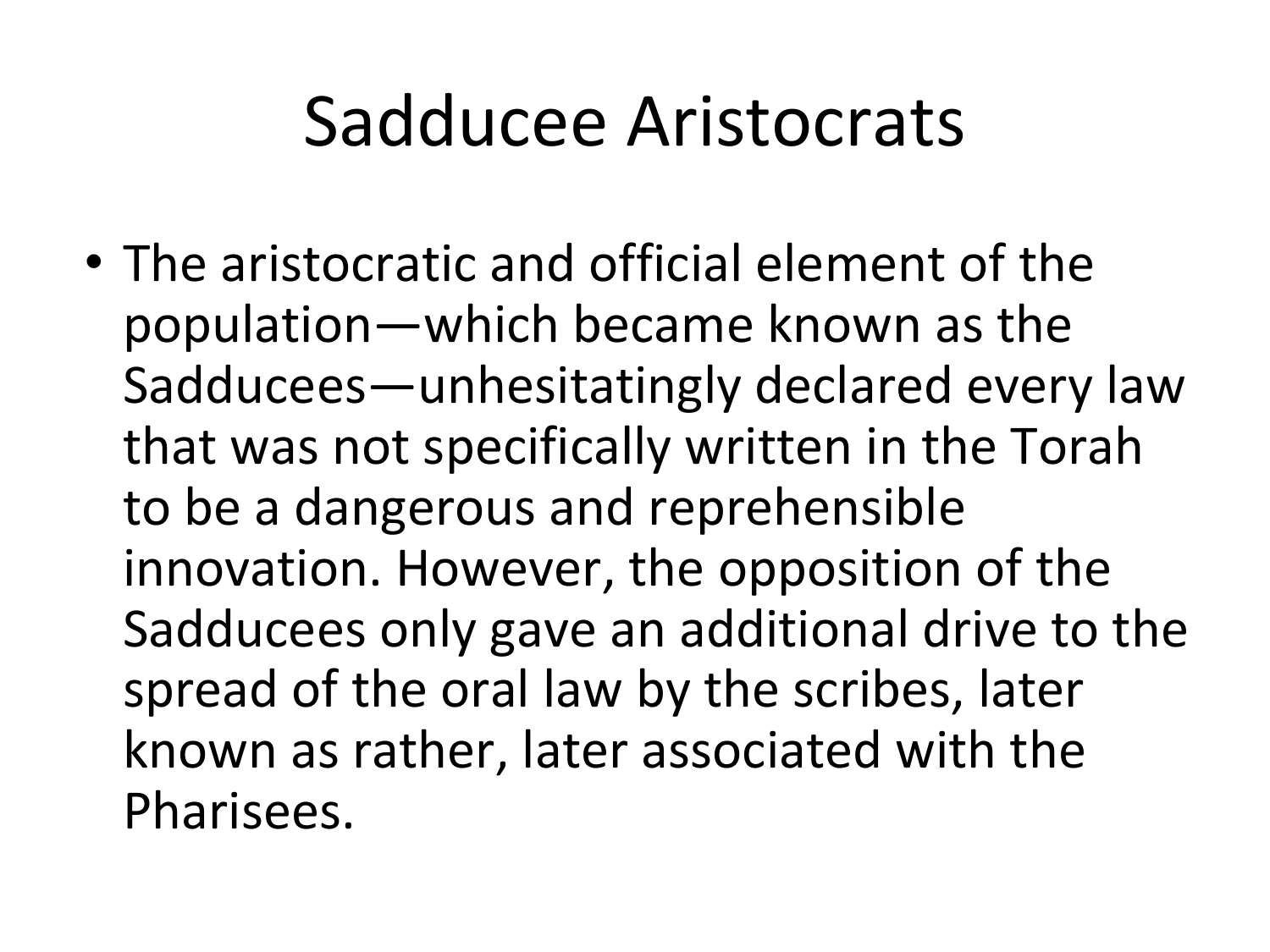## Pharisees

- The Great Assembly formed by Simon of the Maccabees—was composed entirely of Sadducean priests and wealthy aristocrats
- Hyrcanus II, as High Priest about 76 BC, appointed many Pharisees to the Sanhedrin which, up to that point, had been controlled by the Sadducees. The Pharisees were now in a position to influence both the religious and civil heads of the commonwealth
- The Pharisees created an aristocracy of learning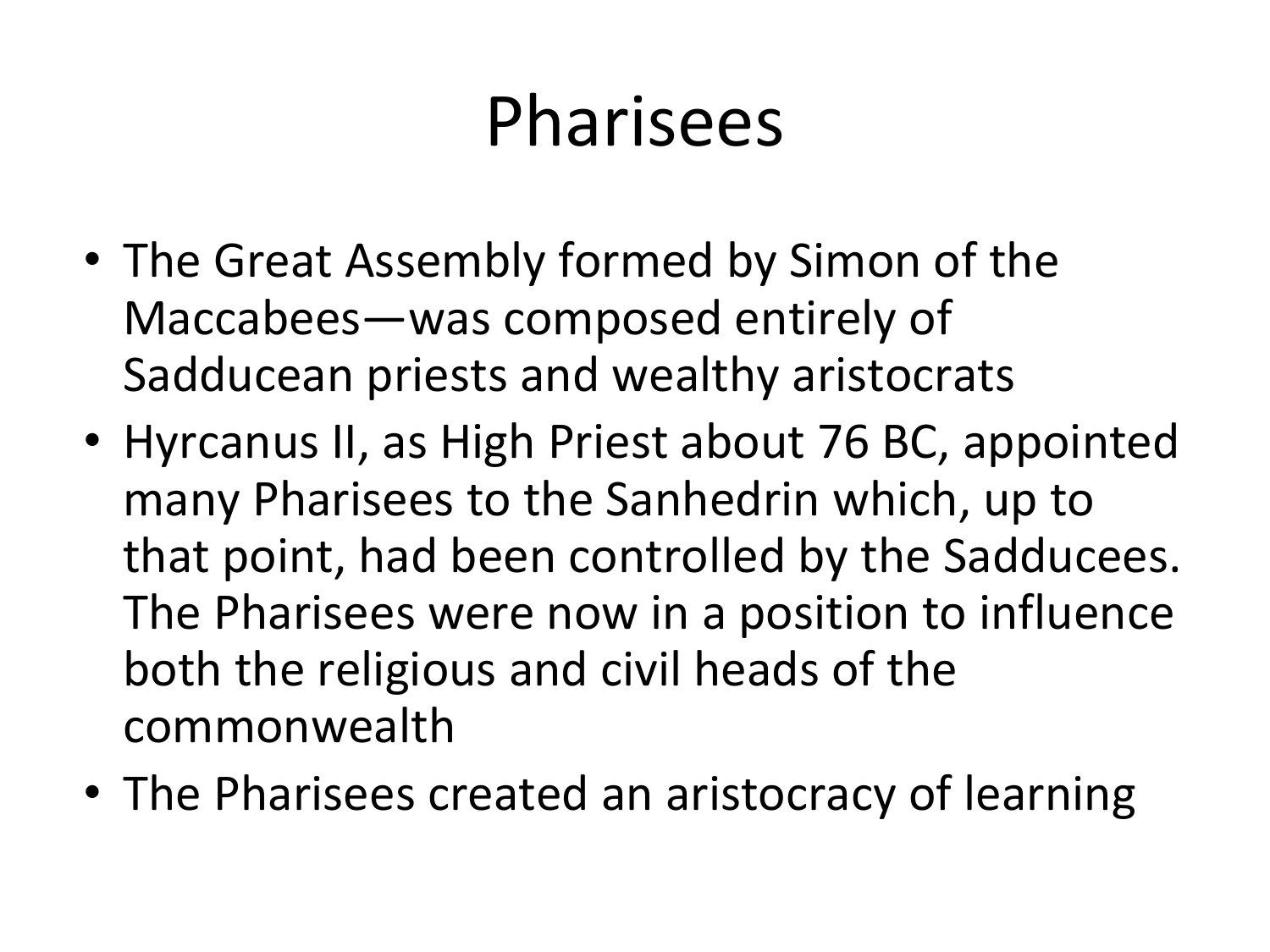## Pharisees Education

- As the Pharisees gained in popularity and influence during the Hasmonean period, the synagogue began to play an increasingly important role.
- In their battle against Greek education, the Pharisaic pious Jews began, from the end of the second century BC, to develop a national system of education. To the old scribal schools were gradually added a network of local schools where, in theory at least, all Jewish boys were taught the Law.
- This development was of great importance in the spread and consolidation of the synagogue and in the birth of Pharisaism as a movement rooted in popular education.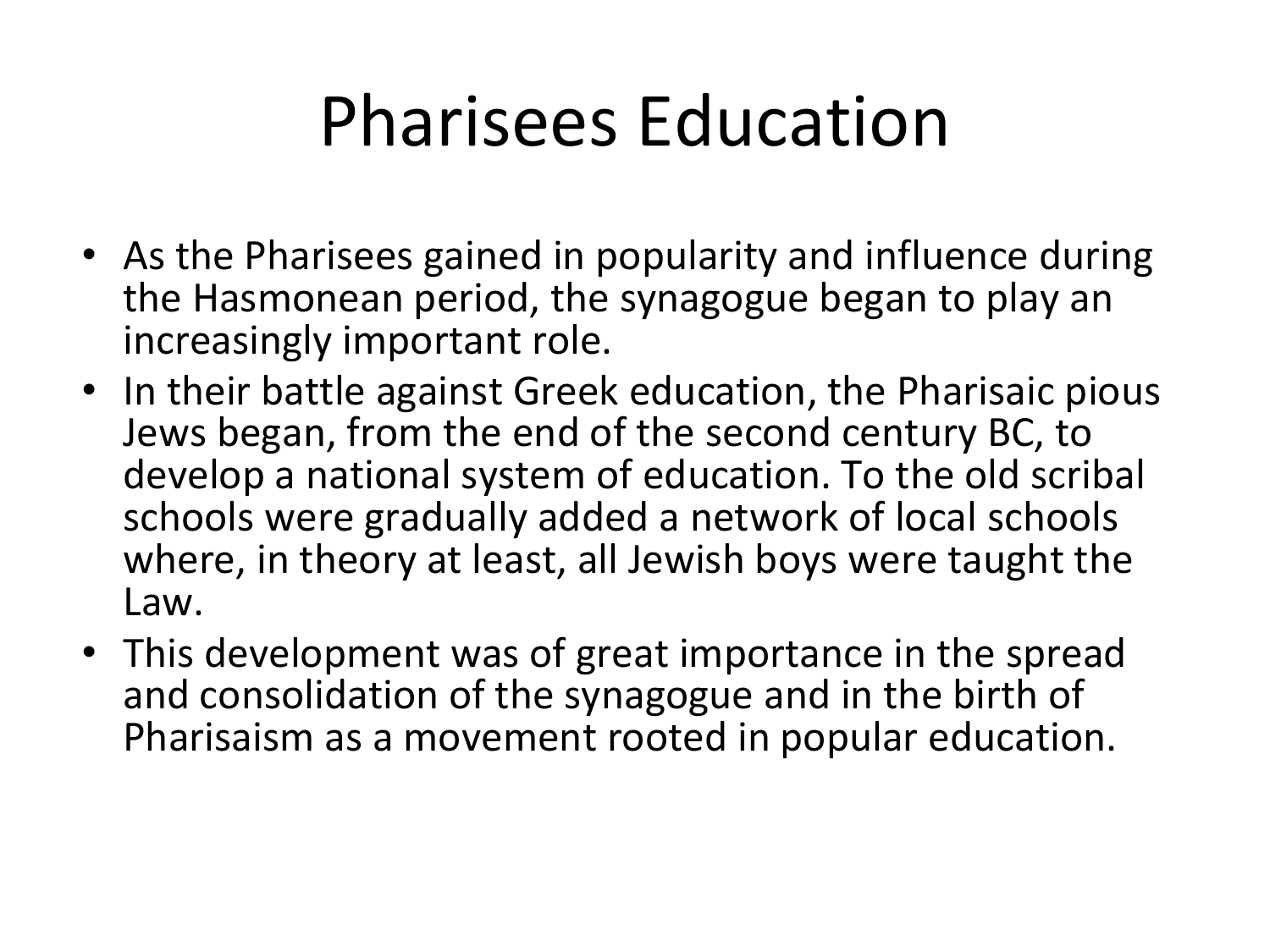# Pharisees and the Synagogue

- While the Sadducees priesthood prided itself for being of the blood line of Aaron, the Pharisees created an aristocracy of learning.
- The scribes and Pharisees accomplished this not only through their schools, but through the synagogues.
- The Pharisees made the synagogue the dominant institution in Jewish life, around which the entire life of the community revolved.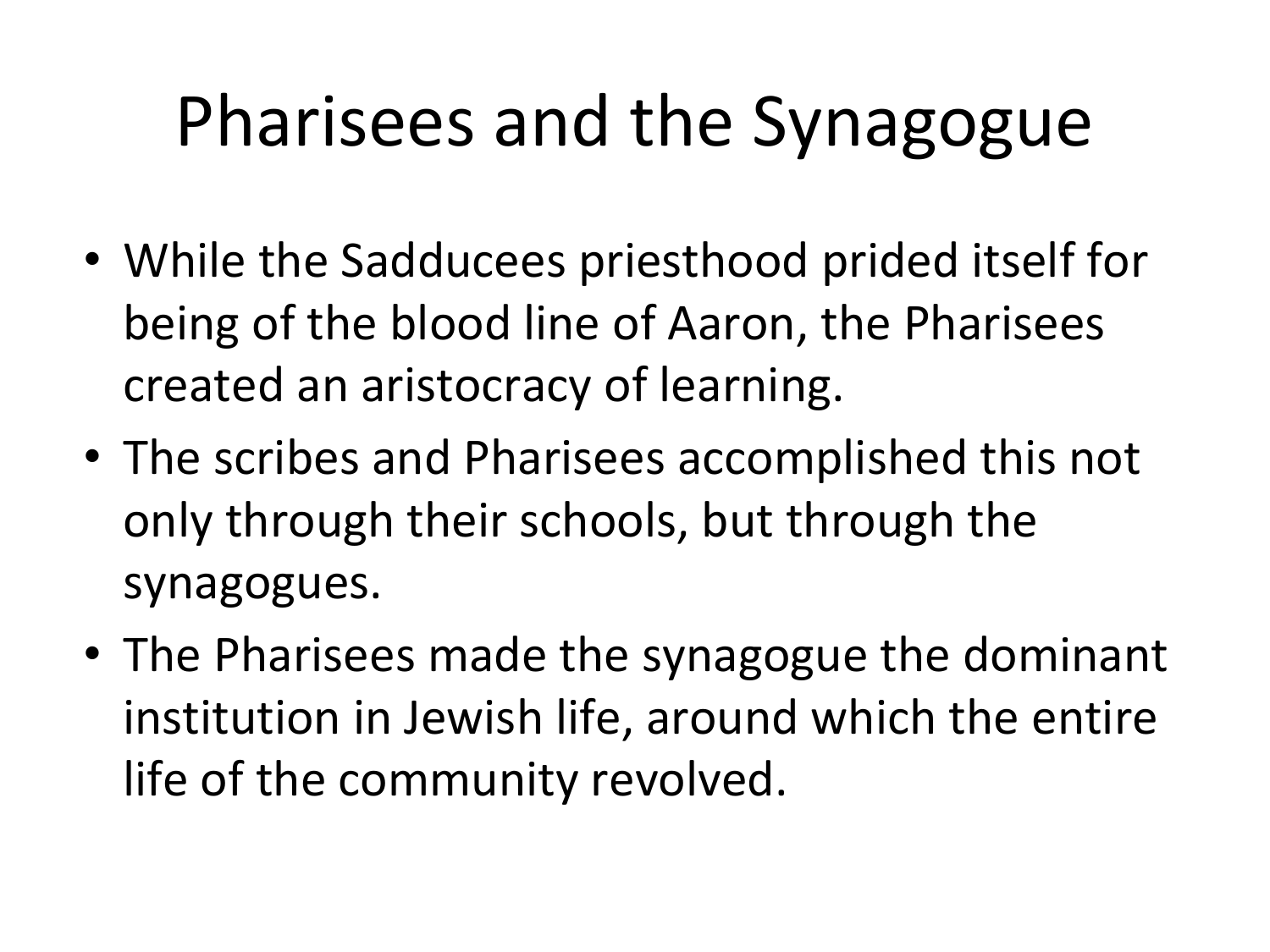# Synagogue not the Temple

- By the  $1^{st}$  century AD, the day was gone when Jewish religion depended upon priest and sacrifice, even upon the Temple itself which was destroyed in 70 AD.
- In fact, the Pharisees' made the synagogue the heir to the Temple.
- Ideally, the scribes and Pharisees should have used the synagogues to teach the Scriptures *and* point the people to the Temple. But the rivalry between the Pharisees and the Sadducees was simply too deep.
- With the destruction of the Temple came the end of the Sadducees.